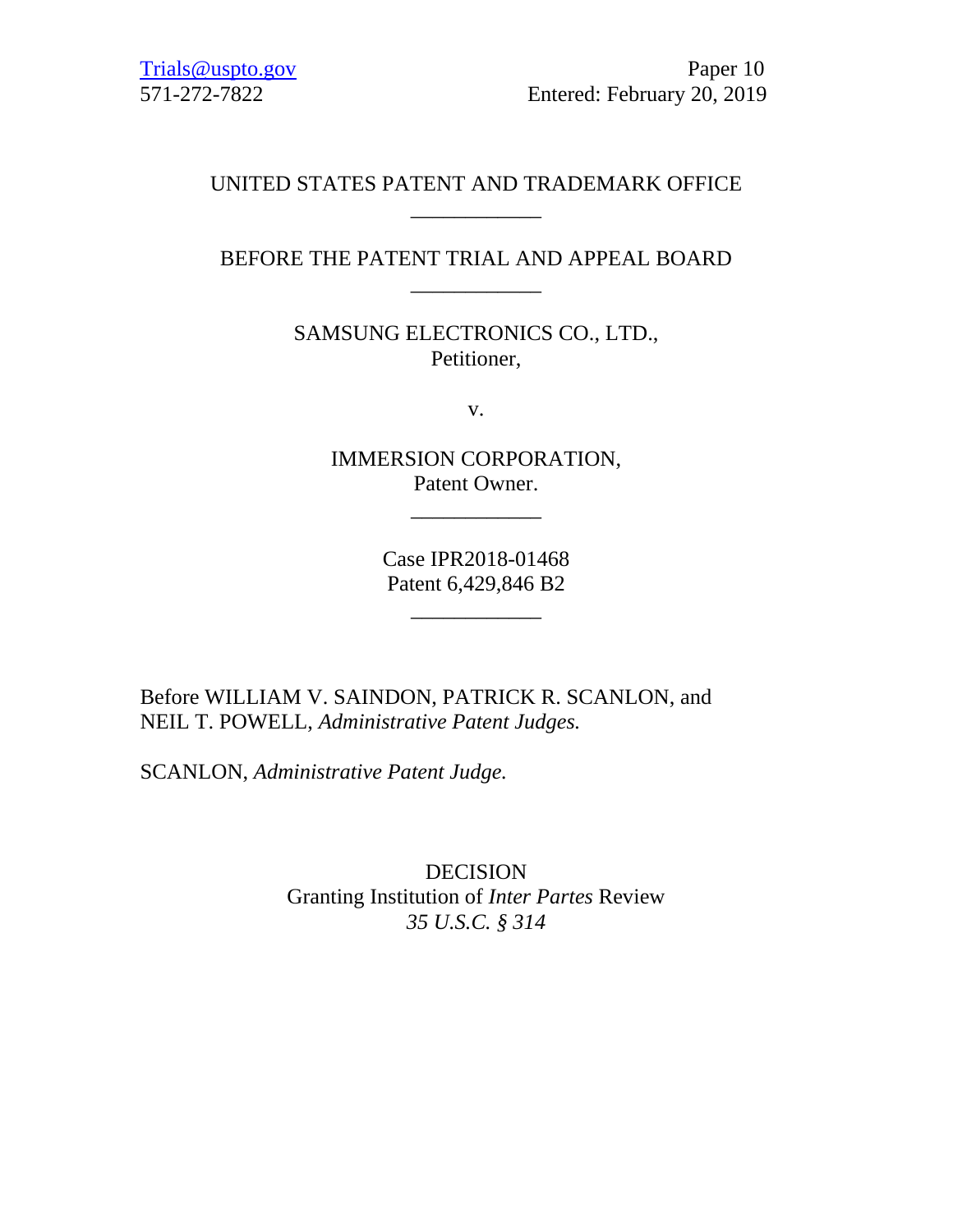#### I. INTRODUCTION

Samsung Electronics Co., LTD., ("Petitioner") filed a Petition (Paper 2, "Pet.") requesting an *inter partes* review of claims 1, 3, 5–7, 16, 18, and 19 of U.S. Patent No. 6,429,846 (Ex. 1001, "the '846 patent"). Immersion Corporation ("Patent Owner") filed a Preliminary Response. Paper 6 ("Prelim. Resp."). Petitioner filed a Reply to Patent Owner's Preliminary Response. Paper 7 ("Reply"). Patent Owner filed a Sur-Reply. Paper 8 ("Sur-Reply").<sup>[1](#page-1-0)</sup> We have authority under 35 U.S.C. § 314 and 37 C.F.R.  $§$  42.4(a).

To institute an *inter partes* review, we must determine that the information presented in the Petition shows "a reasonable likelihood that the petitioner would prevail with respect to at least 1 of the claims challenged in the petition." 35 U.S.C. § 314(a). For the reasons set forth below, upon considering the Petition, Preliminary Response, Reply, Sur-Reply, and evidence of record, we determine that the information presented in the Petition establishes a reasonable likelihood that Petitioner will prevail with respect to at least one challenged claim. We thus institute *inter partes*  review on all challenged claims and all asserted grounds. *See SAS Inst., Inc. v. Iancu*, 138 S. Ct. 1348, 1359–60 (2018); U.S. Patent and Trademark Office, *Guidance on the impact of SAS on AIA trial proceedings*, https://www.uspto.gov/patents-application-process/patent-trial-andappealboard/trials/guidance-impact-sas-aia-trial (Apr. 26, 2018) ("*SAS*  Guidance").

<span id="page-1-0"></span><sup>&</sup>lt;sup>1</sup> The arguments presented in the Reply and Sur-Reply were limited to the issue of whether the Petition was filed timely under 35 U.S.C. § 315(b).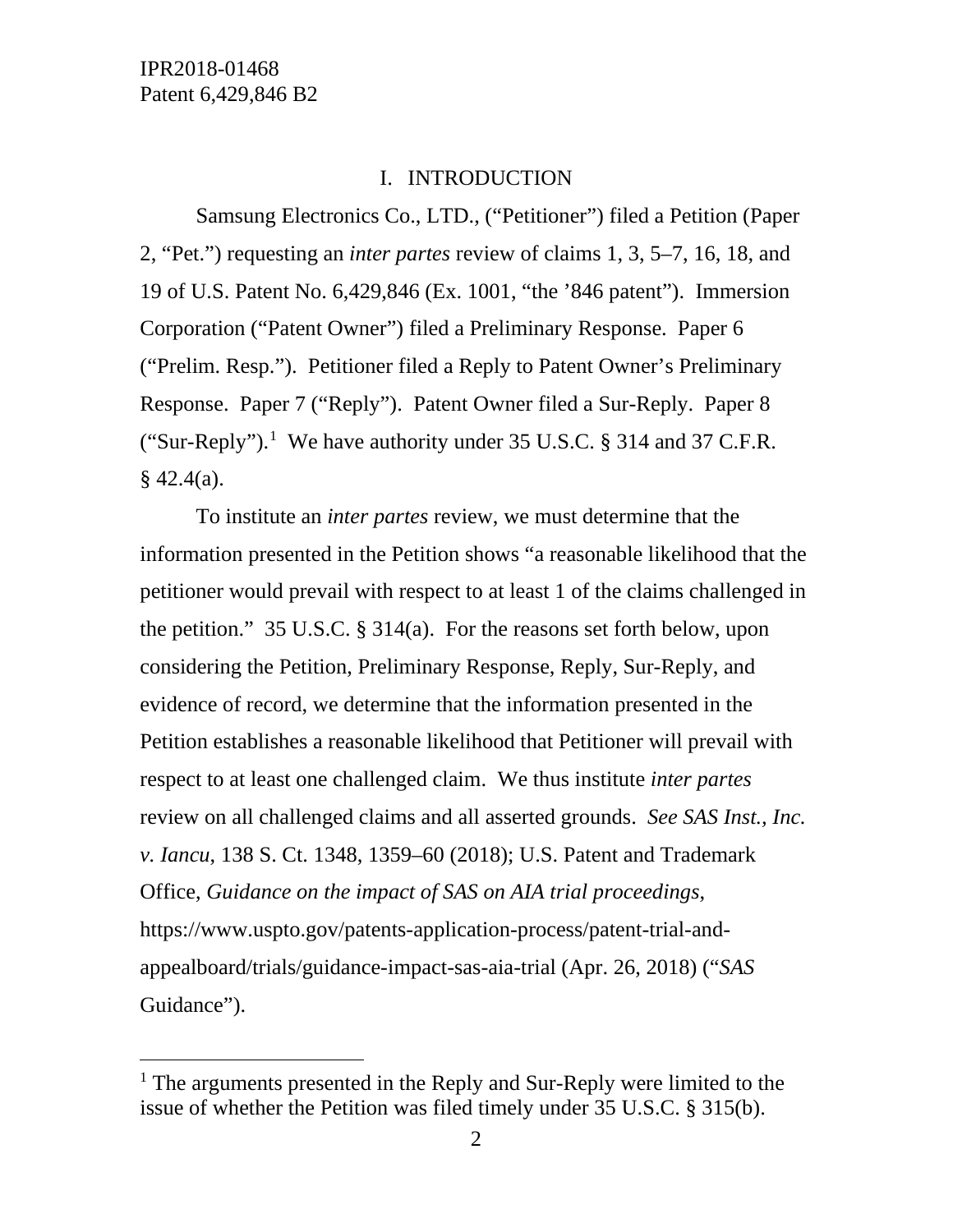IPR2018-01468 Patent 6,429,846 B2

Our factual findings and conclusions at this stage of the proceeding are based on the evidentiary record developed thus far. This is not a final decision as to the patentability of claims for which *inter partes* review is instituted. Our final decision will be based on the record as fully developed during trial.

#### II. BACKGROUND

*A. Related Matters*

The parties identify the following related matters:

*Immersion Corp. v. Samsung Elecs. Am., Inc.*, Case No. 2:17-cv-00572 (E.D. Tex.); *Immersion Corp. v. Samsung Elecs. Am., Inc.*, Case No. 2:18-cv-00055 (E.D. Tex.); and *Immersion Corp. v. Motorola Mobility LLC*, Case No. 1:17-cv-01081 (D. Del.). Pet. 73; Paper 4, 2. Additionally, Petitioner challenges the '846 patent on different grounds in IPR2018- 01467. Pet. 73; Paper 4, 2. Patent Owner also identifies four other petitions for *inter partes* review, two reexamination proceedings, and 22 patent applications and patents as related to this proceeding. Paper 4, 3–5.

### *B. Real Parties-in-Interest*

Petitioner identifies itself and Samsung Electronics America, Inc. as the real parties-in-interest. Pet. 73. Patent Owner identifies itself as the real party-in-interest. Paper 4, 2.

## *C. The '846 patent*

The '846 patent, titled "HAPTIC FEEDBACK FOR TOUCHPADS AND OTHER TOUCH CONTROLS," issued August 6, 2002, with claims 1–43. Ex. 1001, (54), (45), 17:18–20:46. Two Certificates of Correction have been issued in connection with the '846 patent, with the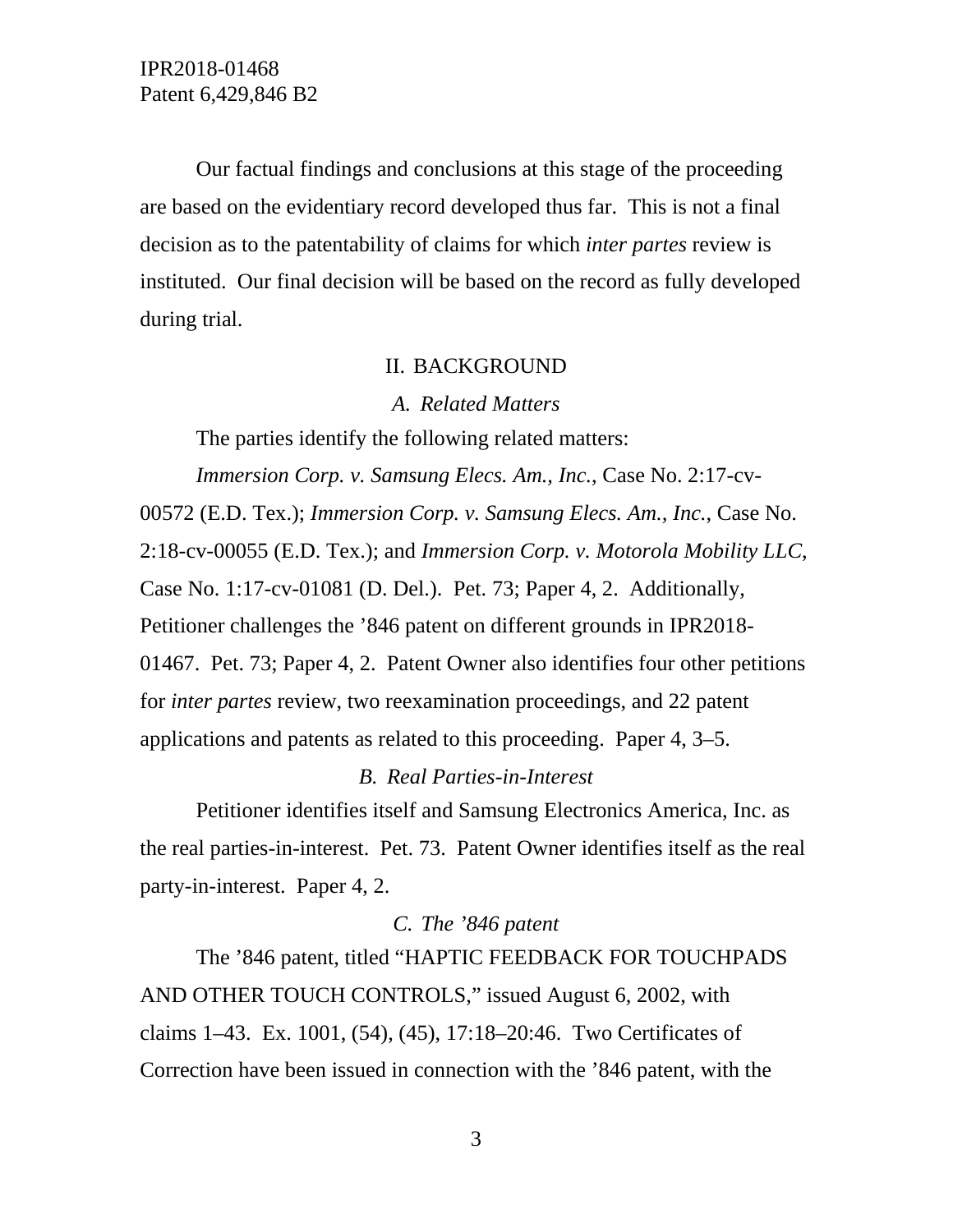IPR2018-01468 Patent 6,429,846 B2

second Certification of Correction (issued July 31, 2018) superseding the first. *Id.* at 17–25. The '846 patent is directed to "devices used to interface with computer system[s] and electronic devices and which provide haptic feedback to the user." *Id.* at 1:20–22. Figure 1 of the '846 patent is reproduced below.



Figure 1 is a perspective view of portable computer 10 including a haptic touchpad. *Id.* at 3:31–32. Portable computer 10 includes display device 12, keyboard 14, and touchpad 16. *Id.* at 3:39–43. Touchpad 16 inputs coordinate data to the main processor of computer 10 based on the sensed location of an object on or near the touchpad. *Id.* at 4:6–8. "[T]ouchpad 16 is provided with the ability to output haptic feedback such as tactile sensations to the user who is physically contacting the touchpad."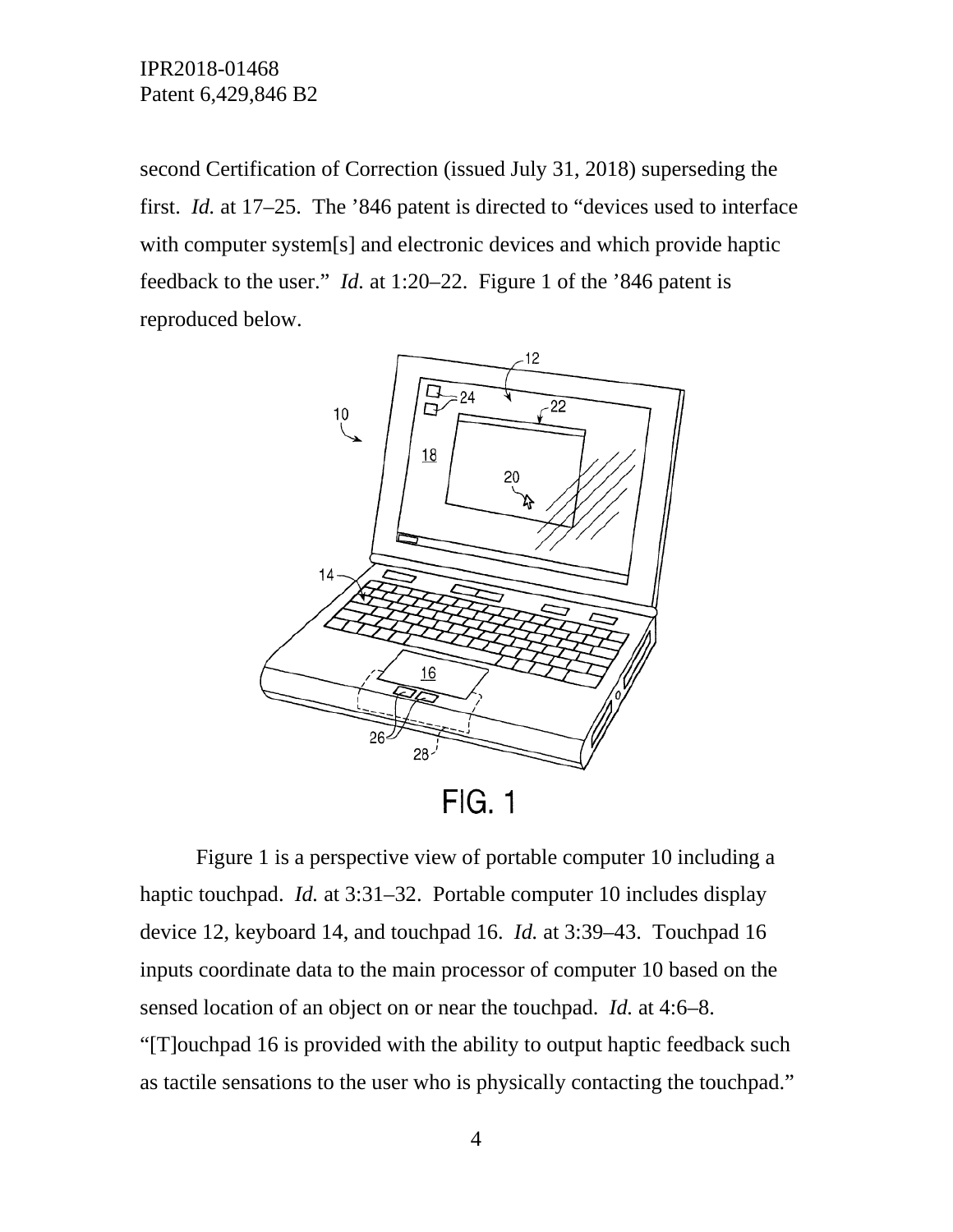*Id.* at 4:65–67. For instance, "one or more moveable portions 28 of the housing of the computer device 10 can be included which is contacted by the user when the user operates the touchpad 16 and which can provide haptic feedback." *Id.* at 5:56–60.

In one embodiment, one or more piezoelectric actuators 42 are coupled to the underside of touchpad 16 to provide haptic feedback to the user. *Id.* at 7:21–25, Fig. 3.

### *D. Challenged Claims*

Of the challenged claims, claim 1 is independent. Claim 1 is illustrative of the claimed subject matter and is reproduced below:

1. A haptic feedback touch control for inputting signals to a portable computer and for outputting forces to a user of the touch control, the touch control comprising:

a touch input device integrated into a housing of said portable computer, said touch input device including an approximately planar touch surface operative to input a position signal to a processor of said computer based on a location on said touch surface which said user contacts, said position signal representing a location in two dimensions, wherein said computer positions a cursor in a graphical environment displayed on a display device based at least in part on said position signal; and

at least one actuator coupled to said touch input device, said actuator outputting a force on said touch input device to provide a haptic sensation to said user contacting said touch surface, wherein said actuator outputs said force based on force information output by said processor, said actuator outputting a force directly on said touch input device.

*Id.* at 17:18–35, 21.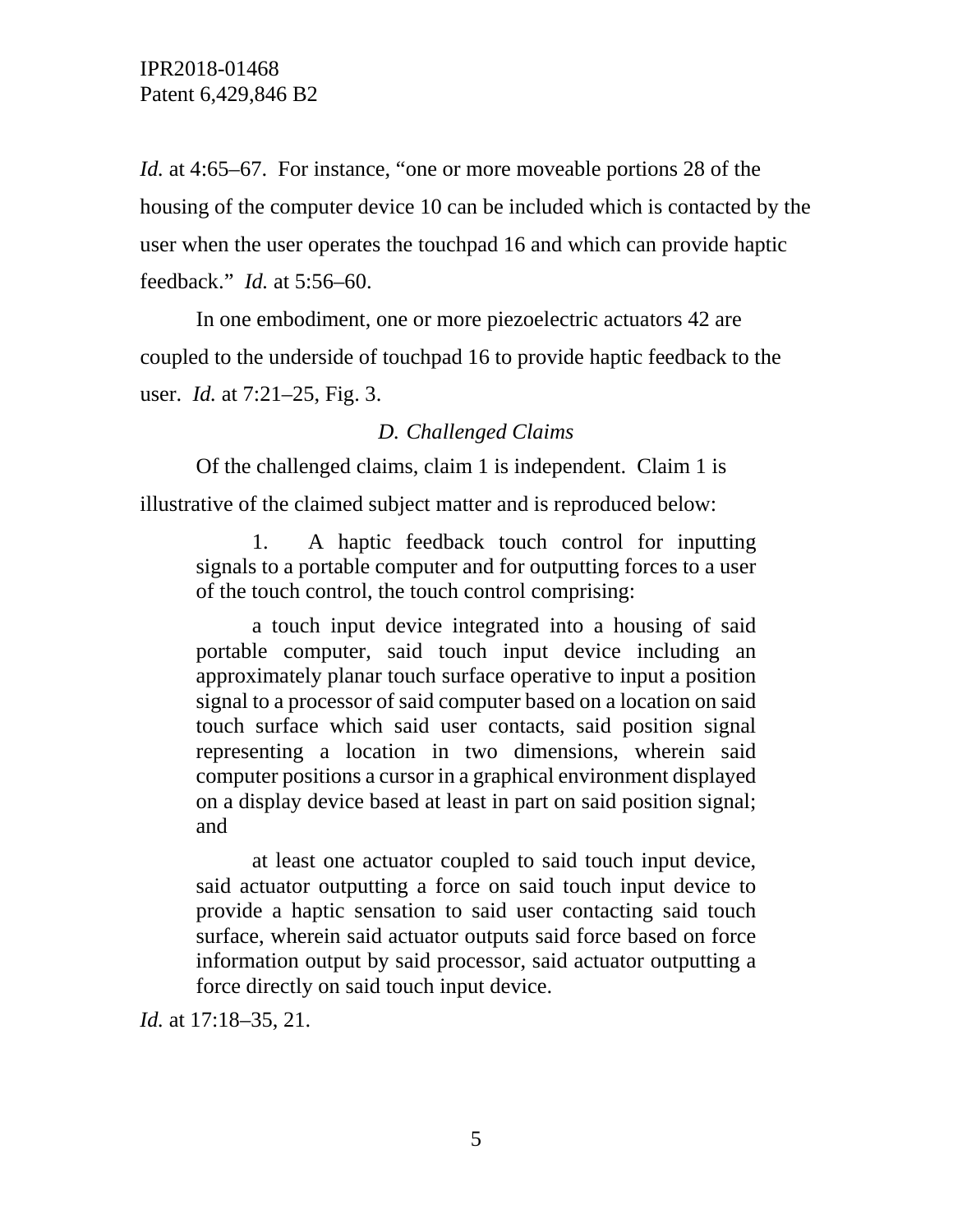## *E. The Prior Art*

Petitioner's asserted ground of unpatentability for the challenged claims rely on the following references:

| Gemmell       | WO 92/00559 A1  | Jan. 9, 1992 | Ex. 1008 |
|---------------|-----------------|--------------|----------|
| Maddalozzo    | US 7,768,501 B1 | Aug. 3, 2010 | Ex. 1009 |
| <b>Blouin</b> | US 5,977,867    | Nov. 2, 1999 | Ex. 1010 |

Petitioner also relies on the Declaration of Jean Renard Ward (Ex. 1003).

## *F. Asserted Ground of Unpatentability*

Petitioner challenges claims 1, 3, 5–7, 16, 18, and 19 of the '846 patent on the following ground:

| <b>References</b>        | <b>Basis</b> | <b>Claims Challenged</b>       |
|--------------------------|--------------|--------------------------------|
| Gemmell, Maddalozzo, and | \$103        | $\vert 1, 3, 5-7, 16, 18,$ and |
| <b>Blouin</b>            |              | 1 Q                            |

### III. ANALYSIS

## *A. Level of Ordinary Skill in the Art*

Petitioner contends that a person having ordinary skill in the art to which the '846 patent pertains "would have had a Bachelor of Science degree in an academic area emphasizing electrical engineering, computer engineering, haptic feedback design, user-interface design, or an equivalent field" and also "would have had two or more years of experience in the design of devices or user-interface systems including touchpads and touchscreens." Pet. 14 (citing Ex. 1003 ¶¶ 38–40). Patent Owner does not dispute this contention at this stage of the proceeding, nor does Patent Owner offer its own definition of the level of ordinary skill in the art.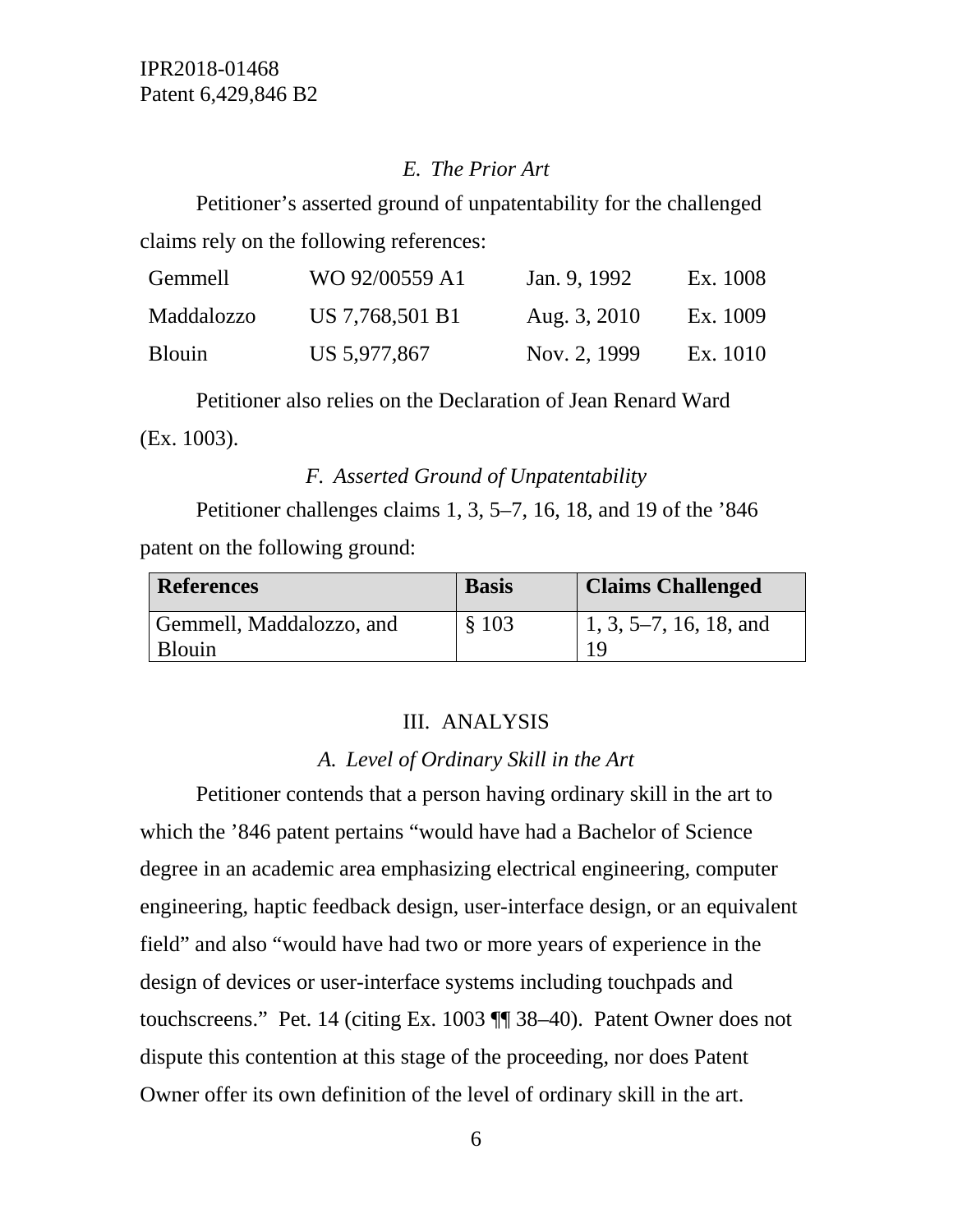We find, based on our review of the record before us, that Petitioner's stated level of ordinary skill in the art is reasonable because it appears consistent with the evidence at this stage of the proceeding, including the asserted prior art. Accordingly, for the purposes of this Decision, we adopt Petitioner's definition.

#### *B. Claim Construction*

In this *inter partes* review, we give claim terms their broadest reasonable construction in light of the specification of the patent in which they appear. 37 C.F.R. § 4[2](#page-6-0).100(b) (2018)<sup>2</sup>; *see also Cuozzo Speed Techs.*, *LLC v. Lee*, 136 S. Ct. 2131, 2142–46 (2016) (concluding that 37 C.F.R. § 42.100(b) "represents a reasonable exercise of the rulemaking authority that Congress delegated to the Patent Office"). "Under a broadest reasonable interpretation, words of the claim must be given their plain meaning, unless such meaning is inconsistent with the specification and prosecution history." *Trivascular, Inc. v. Samuels*, 812 F.3d 1056, 1062 (Fed. Cir. 2016).

Petitioner contends that all terms of the challenged claims should be given their plain meaning consistent with the specification of the '846 patent. Pet. 12. To "promote transparency and consistency between the co-pending proceedings," Petitioner also lists the agreed and disputed claim constrictions submitted by the parties in their related district court

<span id="page-6-0"></span> $\frac{1}{2}$  $A$  recent amendment to this rule does not apply here, because the Petition was filed before November 13, 2018. *See* "Changes to the Claim Construction Standard for Interpreting Claims in Trial Proceedings Before the Patent Trial and Appeal Board," 83 Fed. Reg. 51340, 51340 (Oct. 11, 2018) (amending 37 C.F.R. § 100(b) effective November 13, 2018) (to be codified at 37 C.F.R. pt. 42).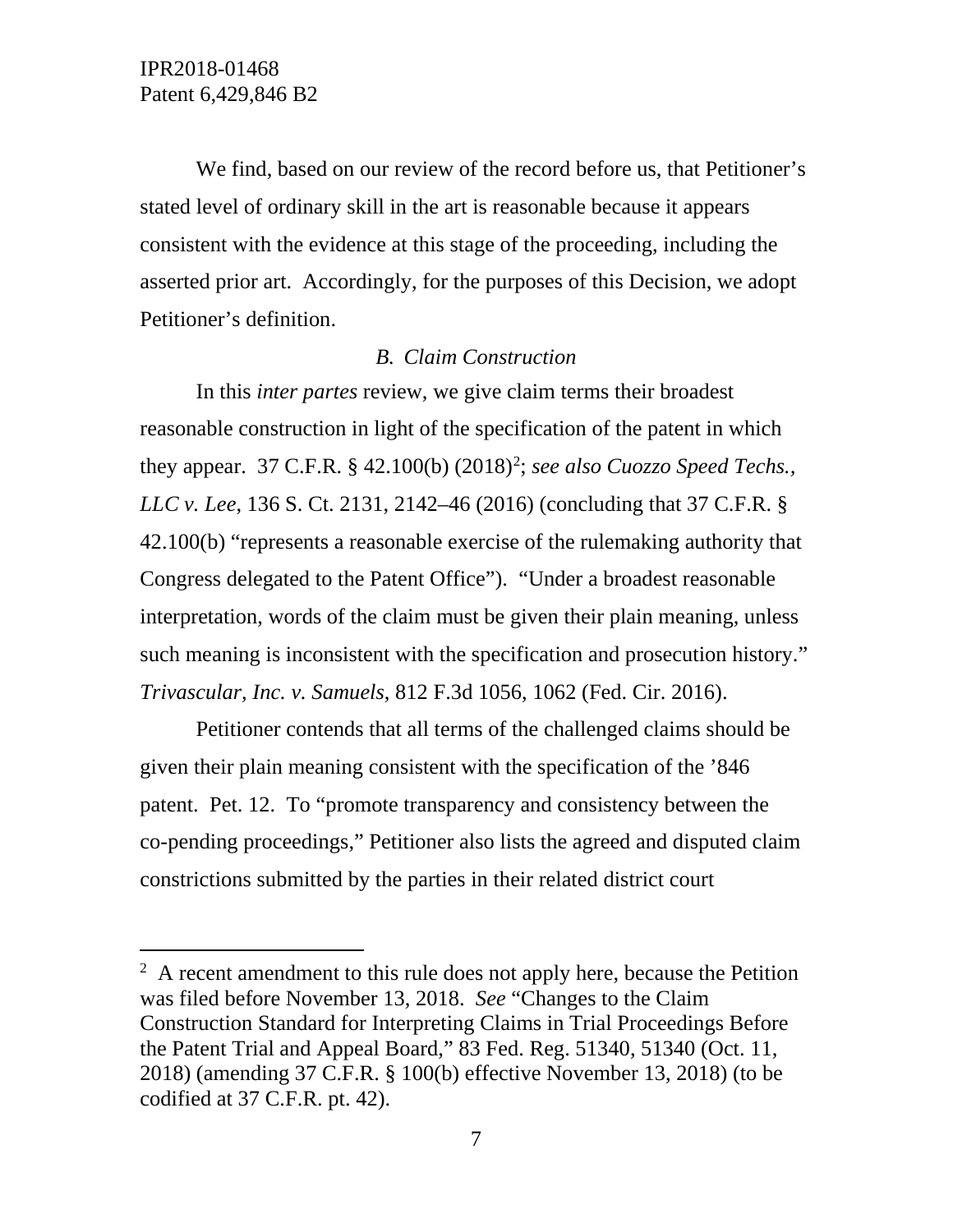proceeding. *Id.* at 12–13 (citing Exs. 1012, 1013). The agreed claim construction for the claim 1 phrase "position signal representing a location" is "signal comprising coordinates of a location." *Id.* at 12 (citing Ex. 1012, 2).

After noting that Petitioner does not provide a construction for any claim term, Patent Owner asserts that Petitioner applies the agreed-upon construction and agrees with Petitioner that "position signal representing a location" should be construed as "signal comprising coordinates of a location." Prelim. Resp. 12 (citing Pet. 47–48). As an initial point, we disagree with Patent Owner's assertion that Petitioner "applies" the agreedupon construction. The portion of the Petition cited by Patent Owner states Petitioner's assertion that Blouin's disclosure demonstrates obviousness of "said position signal representing a location in two dimensions" under the parties' agreed-upon district court construction but does not state explicitly that this construction should apply in this proceeding Pet. 47–48. Moreover, although Petitioner indicates that it has agreed to the construction in the related district court proceeding, it does not contend that this construction applies here, as noted above.

Patent Owner provides three reasons in support of its assertion that "position signal representing a location" should be construed as "signal comprising coordinates of a location." Prelim. Resp. 12–18. First, Patent Owner argues that "multiple parties and Courts have already agreed upon this construction." *Id.* at 12 (citing Ex. 2004, 1; Ex. 2005, 8; Ex. 2006, 2). Patent Owner, however, concedes that the Board is not bound by these agreed-upon constructions. *Id.* at 13 (citing *Power Integrations, Inc. v. Lee*,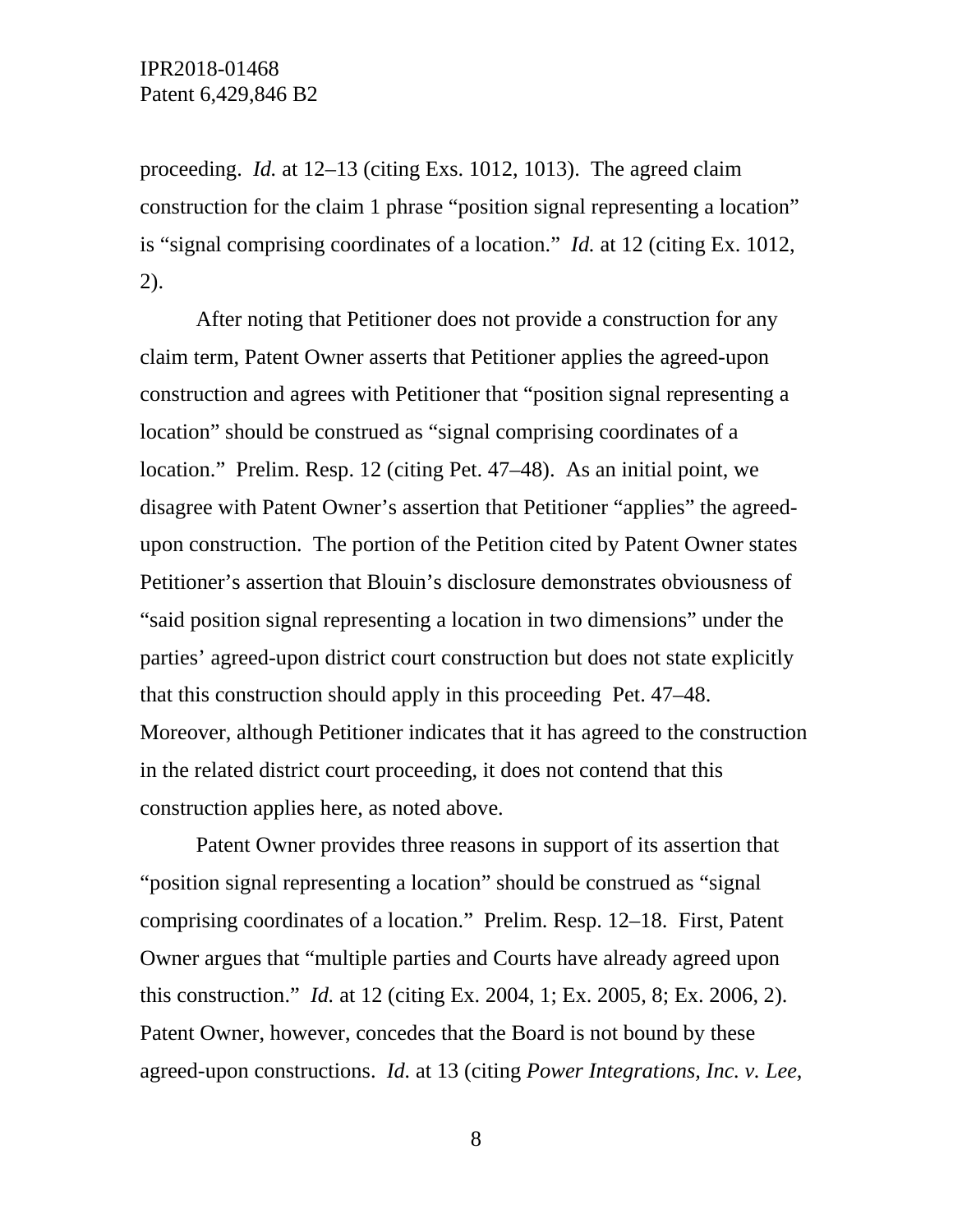797 F.3d 1318, 1326 (Fed. Cir. 2015)). This point is particularly apt here, where the agreed-upon construction of "position signal representing a location" from the district court proceeding is merely the product of a prior agreement between the parties in that forum and not the result of a judicial interpretation of a disputed claim term.

Second, Patent Owner argues that, because the parties have agreed on the construction for "position signal representing a location," there is no controversy to resolve and no need for the Board construe the phrase anew in this Decision. *Id.* at 13–14. Patent Owner is mistaken, however, that the parties are in agreement as to the construction of "position signal representing a location" *in this proceeding*. As noted above, Petitioner does not assert that "position signal representing a location" should be construed as "signal comprising coordinates of a location" in this proceeding; instead, Petitioner proposes that this phrase, and all claim terms, should be given their plain meaning consistent with the specification. Pet. 12.

Third, Patent Owner argues that "signal comprising coordinates of a location" is the proper construction for "position signal representing a location" under the broadest reasonable construction standard. Prelim. Resp. 14. In support of this argument, Patent Owner points to four passages in the '846 patent. *Id.* at 14–16 (citing Ex. 1001, 4:6–8, 4:32–36, 6:24–29, 15:27–[3](#page-8-0)0; Ex. 2001  $\P$  40, 41).<sup>3</sup> Each of the first three of these passages refers to input from the *touchpad* as a whole. Ex. 1001, 4:6–8, 5:32–36,

<span id="page-8-0"></span> <sup>3</sup> Although the Preliminary Response cites lines 32–38 in column 4 of the '846 patent for the second cited passage, it appears that the passage Patent Owner actually refers to is at lines 32–38 in column 5 of the '846 patent.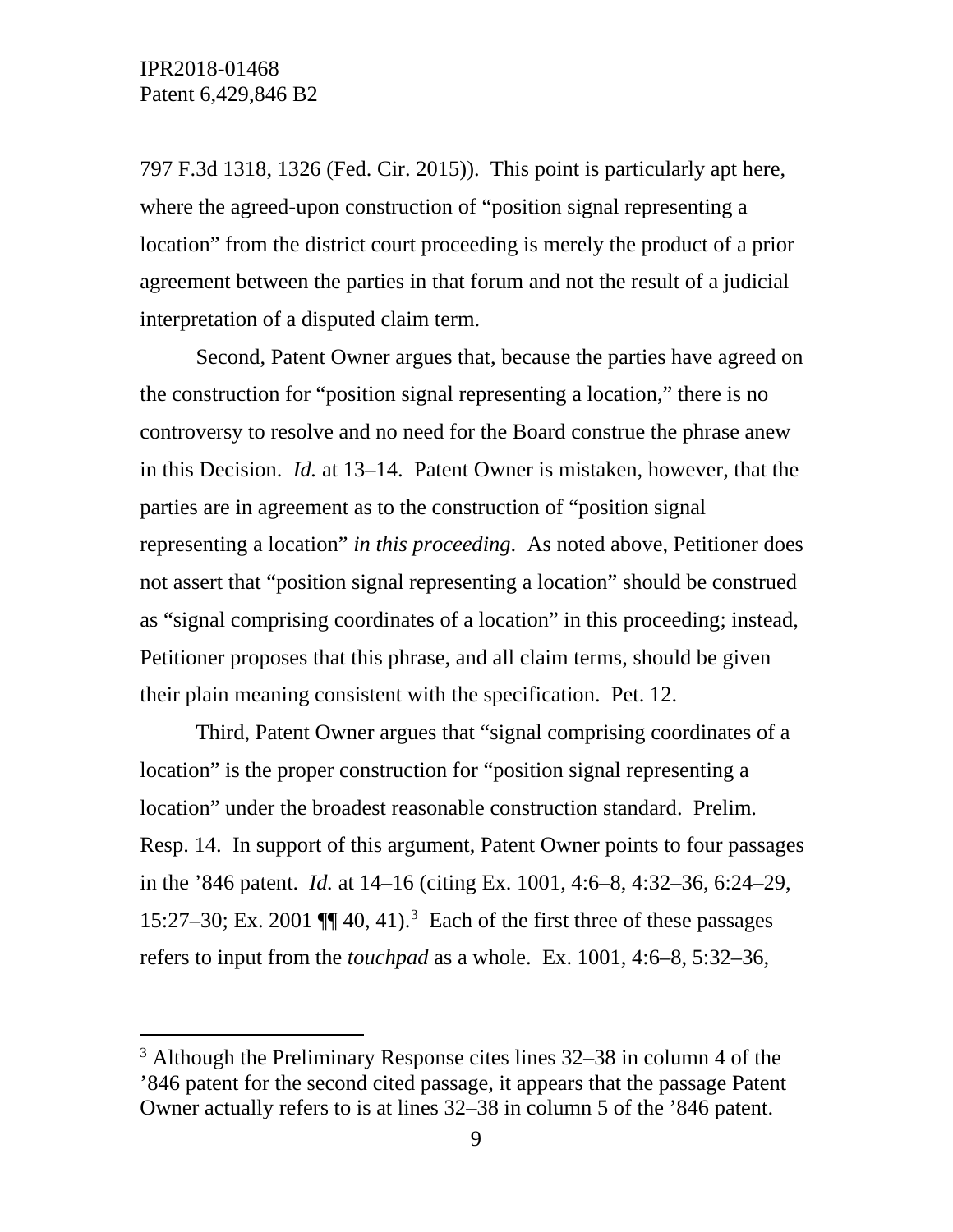6:24–29. The "position signal" of the phrase at issue, however, refers to a signal that is input by the "touch surface." *Id.* at 17:21–23. The touch surface is described in the '846 patent as an element of the touchpad and distinct from other touchpad structure such as "sensing apparatus." *See id.* at 4:39–42 ("[T]he term 'touchpad' preferably includes the surface of the touchpad 16 as well as any sensing apparatus included in the touchpad unit."). Indeed, the third passage cited by Patent Owner describes touchpad 16 including "circuitry" and "appropriate sensors," rather than the touch surface, as producing control signals that report the position of a user's finger on the touchpad. *Id.* at 6:24–29. Thus, these three passages are not particularly informative in construing the phrase "signal comprising coordinates of a location."

In addition, these three passages refer to the touchpad inputting "coordinate data," sending "position information," and reporting "control signals" to computer 10. *Id.* at 4:6–8, 5:32–36, 6:24–29. The terms "coordinate data," "position information," and "control signals" are broader than "coordinates" per se and are not necessarily constrained to only refer to a pair of numbers describing a location in Cartesian space. For instance, "coordinate data" could refer to data about coordinates, or data usable to derive a location.

The fourth passage cited by Patent Owner states: "That is, the entire touchpad 16 surface need merely provide coordinates of user contact to the processor of the computer and software on the computer can designate where different regions are located." *Id.* at 15:27–30. Although this passage describes the touchpad *surface* providing *coordinates* to the computer, it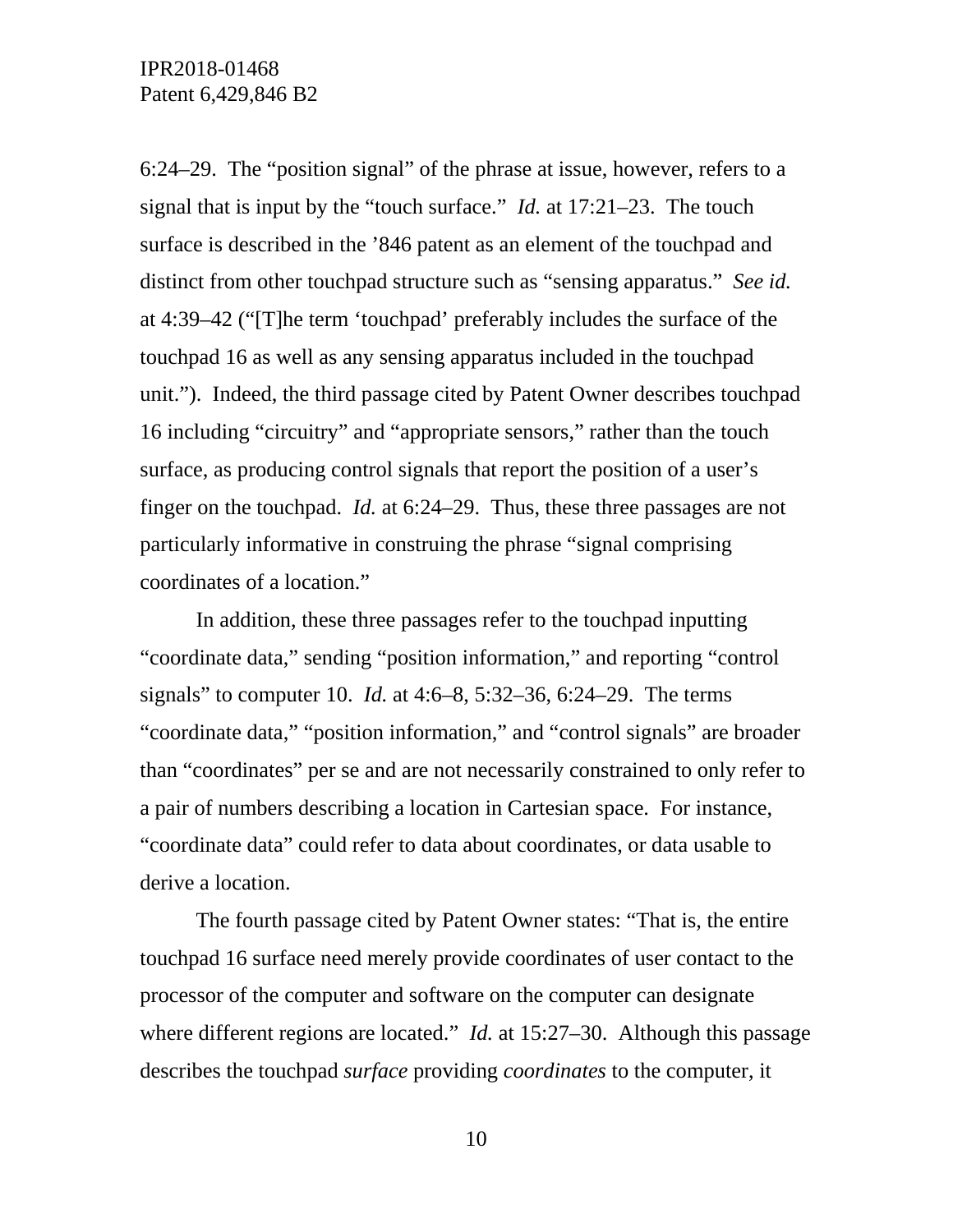does so in the context of discussing regions 62 and 64, which (as discussed below) are not used for positioning a cursor on the display. *Id.* at 15:26–27.

Specifically, the '846 patent discloses that touchpad 16 can comprise different regions that provide different functions. *Id.* at 11:15–17. For instance, in one embodiment, touchpad 16 includes central cursor control region 70 in which a user moves a finger or other object to position cursor 20. *Id.* at 11:20–27, Fig. 7. This embodiment of touchpad 16 further includes scroll or rate control regions 62a, 62b that are "used to provide input to perform a rate control task, such as scrolling documents, adjusting a value (such as audio volume, speaker balance, monitor display brightness, etc.) or panning/tilting the view in a game or virtual reality simulation." *Id.* at 14:27–32, Fig. 7.[4](#page-10-0) Touchpad 16 also can include regions 64 that provide "a small rectangular area, like a button, which the user can point to in order to initiate a function associated with the pointed-to region," including functions such as "running a program, opening or closing a window, going 'forward' or 'back' in a queue of web pages in a web browser, powering the computer 10 or initiating a 'sleep' mode, checking mail, firing a gun in a game, cutting or pasting data from a buffer, selecting a font." *Id.* at 14:54– 63, Fig. 7. [5](#page-10-1) Accordingly, regions 62 and 64 do not function to position cursor 20 on the display.

With this distinction in mind, we note that the fourth passage cited by Patent Owner relates to interpreting the coordinates to determine whether a

<span id="page-10-0"></span> $4$  Scroll or rate control regions 62a, 62b are denoted with reference numerals 72a, 72b in Figure 7.

<span id="page-10-1"></span><sup>5</sup> Regions 64 are denoted with reference numerals 74 in Figure 7.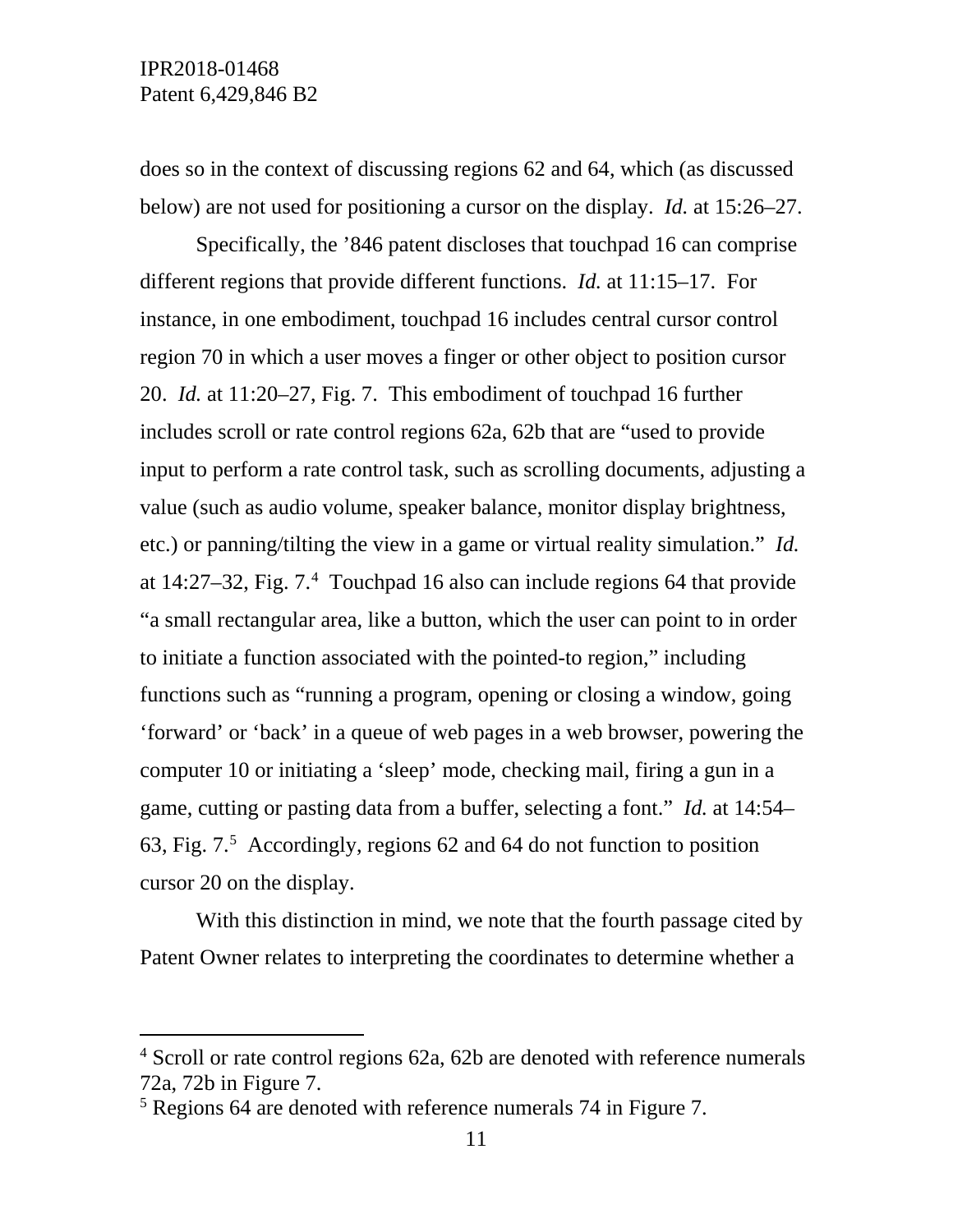"touchpad input signal" is a cursor control signal or a different type of signal. *Id.* at 15:31–34. The passage does not specify that the "touchpad input signal" itself comprises a pair of numbers describing coordinates. As such, it is not clear that this portion of the specification describes providing coordinates to define a position signal that represents a location of contact on a touch surface and is used to position a cursor on a display. And even if this passage does disclose providing a pair of numbers describing coordinates to define such a position signal, the passage relates to only one embodiment and does not suggest that every embodiment disclosed in the '846 patent uses only a pair of numbers describing coordinates to produce a position signal for position the cursor.

Patent Owner also argues that its proposed claim construction is consistent with extrinsic evidence. Prelim. Resp. 17 (citing Ex. 2005, 223; Ex. 2007, 794).<sup>[6](#page-11-0)</sup> The extrinsic evidence identified by Patent Owner is dictionary definitions for "position" and "coordinates." *Id.* These definitions, however, are not particularly informative with respect to construing the phrase "position signal representing a location." The issue raised by Patent Owner's assertion that the phrase should be construed as "signal comprising coordinates of a location" is not so much whether "position" refers to coordinates, but why the signal should be "comprising" position or coordinates rather than "representing" position or coordinates. The arguments and evidence submitted by Patent Owner do not support this contention adequately.

<span id="page-11-0"></span> $6$  Although the Preliminary Response cites page 223 of Exhibit 2005, it appears that Patent Owner intended to cite page 223 of Exhibit 2007.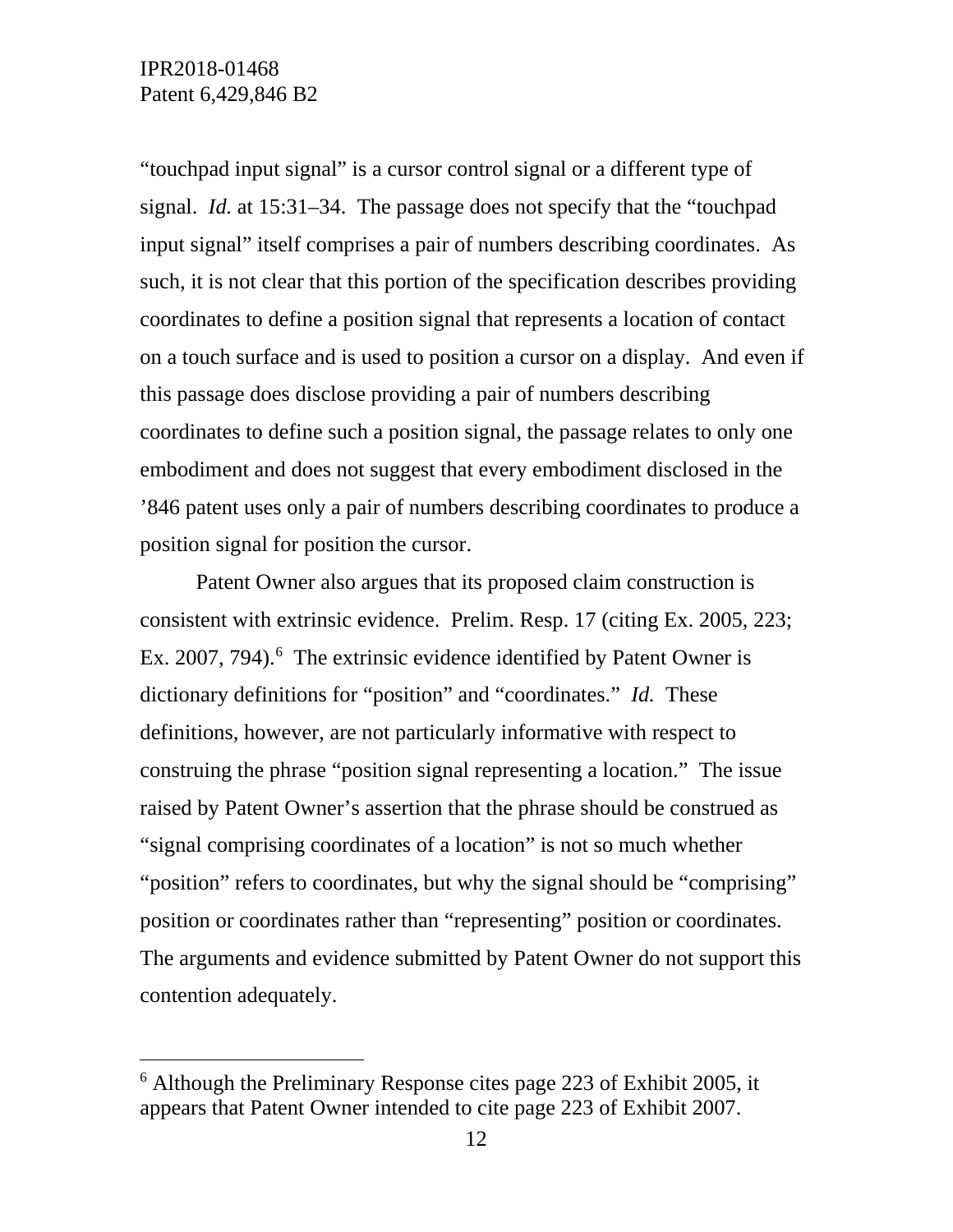IPR2018-01468 Patent 6,429,846 B2

For the above reasons, we are not persuaded on the current record that the construction for "position signal representing a location" proposed by Patent Owner should be adopted. Furthermore, in view of our analysis discussed below, we do not discern a need to construe explicitly the phrase "position signal representing a location," or any other claim term of the '846 patent, because construing these terms is not necessary for us to assess the asserted grounds of unpatentability. *See Wellman, Inc. v. Eastman Chem. Co*., 642 F.3d 1355, 1361 (Fed. Cir. 2011) ("[C]laim terms need only be construed 'to the extent necessary to resolve the controversy.'") (quoting *Vivid Techs., Inc. v. Am. Sci. & Eng'g, Inc.,* 200 F.3d 795, 803 (Fed. Cir. 1999)).

The parties are hereby given notice that claim construction, in general, is an issue to be addressed at trial and claim constructions expressly or implicitly addressed in this Decision are *preliminary* in nature. The parties are expected to assert all of their claim construction arguments and evidence in the Petition, Patent Owner's Response, Petitioner's Reply, or otherwise during trial, as permitted by our rules.

#### *C. Section 315(b)*

Institution of *inter partes* review is barred when the petition is filed more than one year after the petitioner is served with a complaint alleging infringement of the patent. 35 U.S.C. § 315(b); 37 C.F.R. § 42.101(b). The one-year bar, however, does not apply to a request for joinder. 35 U.S.C. § 315(b) (final sentence); 37 C.F.R. § 42.122(b).

Patent Owner argues the Board lacks authority to institute this proceeding because Petitioner was served with a complaint asserting infringement of the '846 patent on August 4, 2017, but the Petition was not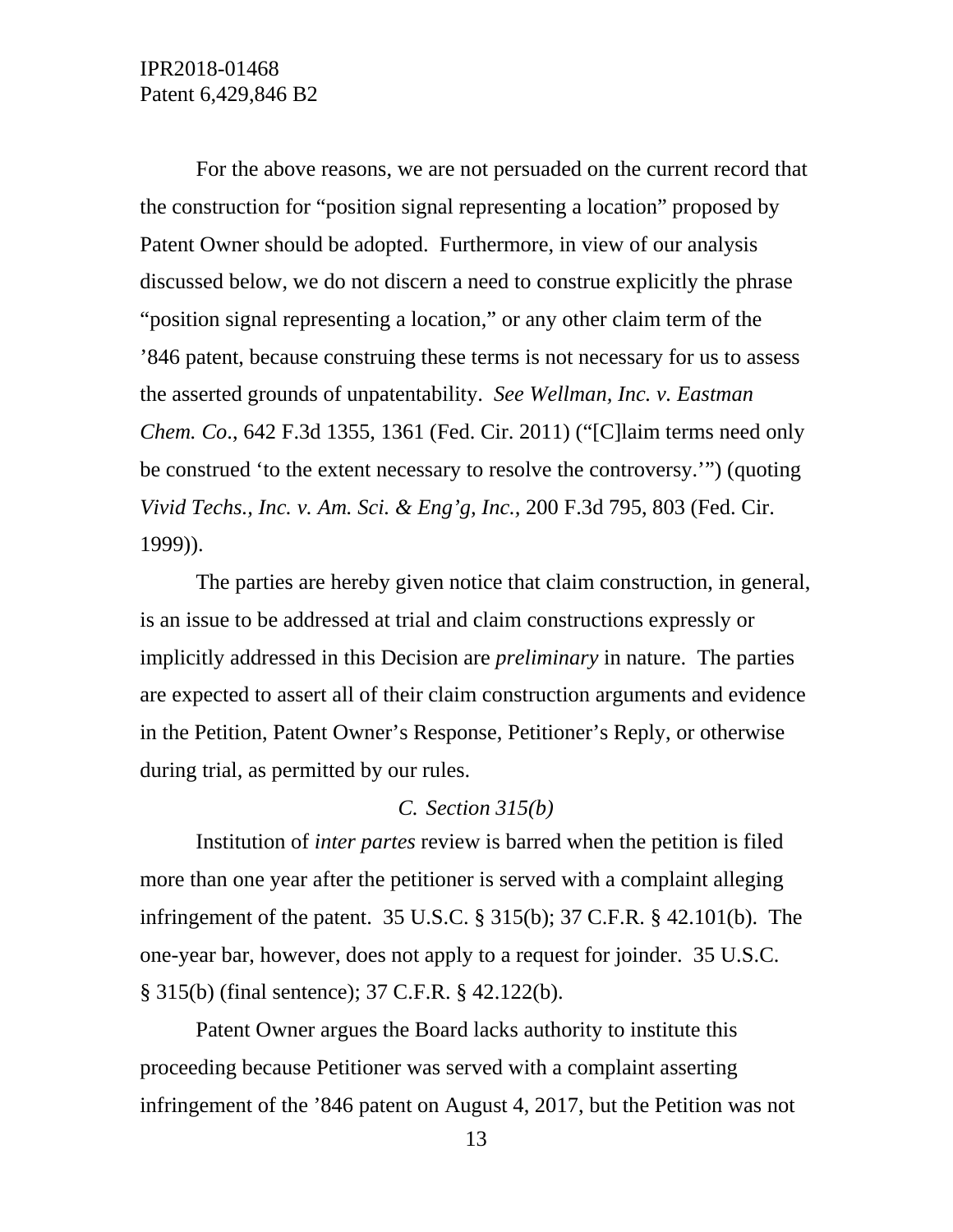filed until August 6, 2018. Prelim. Resp. 2 (citing Ex. 2003, 1). According to Patent Owner, "the Federal Circuit has repeatedly refused to create exceptions to Section 315(b) that are not found in the text of that provision." *Id.* at 3 (citing *Click-to-Call Techs., LP v. Ingenio, Inc.*, 899 F.3d 1321, 1329–32 (Fed. Cir. 2018) (en banc); *WesternGeco LLC v. ION Geophysical Corp.*, 889 F.3d 1308, 1317–19 (Fed. Cir. 2018)).

Patent Owner also notes that because August 4, 2018, was a Saturday, and the Petition was filed on Monday, August 6, 2018, Petitioner may attempt to excuse its alleged untimeliness by invoking 35 U.S.C. § 21(b). *Id.* at 5. Patent Owner asserts that such an argument "should be rejected because Section 21(b)'s general standard must yield to Section 315(b)'s specific jurisdictional limitations." *Id.* at 5. According to Patent Owner, § 21(b) "provides a general rule that allows parties to take certain actions (*e.g.*, paying fees) on the next business day when a deadline falls on a weekend or holiday," while § 315(b) "is a specific jurisdictional limitation, requiring that *inter partes* review petitions be filed no more than one year after service of a complaint and barring the PTO from instituting *inter partes*  review unless that timeliness precondition is satisfied." *Id.* at 6 (citing 35 U.S.C. §§ 21(b), 315(b)).

Patent Owner further argues that "[b]ecause 'Congress demonstrated that it knew how to provide an exception to the time bar' in Section 315(b), Congress's intentional decision to limit that exception to certain joinder decisions of the PTO Director and nothing else, should foreclose any further exceptions." *Id.* at 7 (citing *Click-to-Call*, 899 F.3d at 1331). Patent Owner asserts that "Section 315(b)'s unqualified reference to '1 year' must mean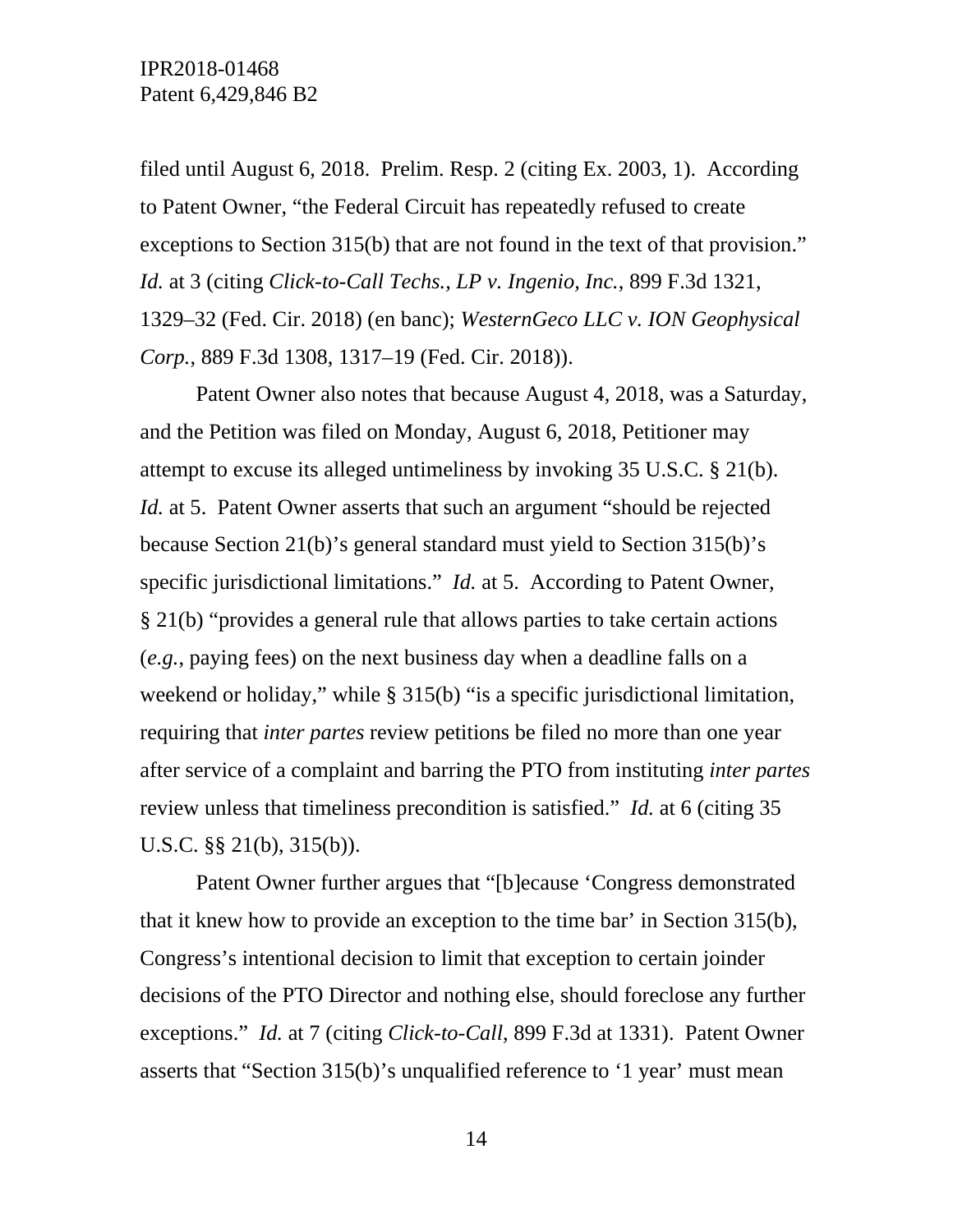365 days—without exception—not 365 *business* days or 365 days *unless the last day is a weekend or holiday*." *Id.* at 8 (citing 35 U.S.C. § 315(b); *Reid v. Universal Mar. Serv. Corp.*, 41 F.3d 200, 201-03 (4th Cir. 1994) (Wilkinson, J.)).

In addition, Patent Owner argues that "Section 21(b) was intended to apply to deadlines falling on days the PTO is 'not [able] to receive papers,' which in 1952 included Saturdays, Sundays and legal holidays," but "with the advent of electronic filing, the PTO is effectively *never* closed for business." *Id.* at 9 (citing *Ferwerda v. Coakwell*, 121 F. Supp. 334, 336 (N.D. Ohio 1953), *aff'd*, 220 F.2d 752, 752–53 (6th Cir. 1955)). Thus, Patent Owner contends that Petitioner co*uld have* filed its Petition on Saturday, August 4, 2018, but made the "deliberate and imprudent choice" not to do so. *Id.*; *see also* Sur-Reply 4 ("[N]othing prevented [Petitioner] from filing its petitions on Section 315(b)'s Saturday Deadline 'given that filings with the Board may be made electronically . . . twenty-four hours a day and seven days a week.'") (citing *Olympus Am., Inc. v. Perfect Surgical Techs., Inc.*, Case IPR2014-00233, slip op. at 42–43 (PTAB 2015) (Paper 56)).

In its Reply to Patent Owner's Preliminary Response, Petitioner does rely on § 21(b) in asserting that its Petition was filed timely. Reply 1. Specifically, Petitioner notes that § 21(b) provides:

(b) When the day, or the last day, for taking any action or paying any fee in the United States Patent and Trademark Office falls on Saturday, Sunday, or a Federal holiday within the District of Columbia, the action may be taken, or the fee paid, on the next succeeding secular or business day.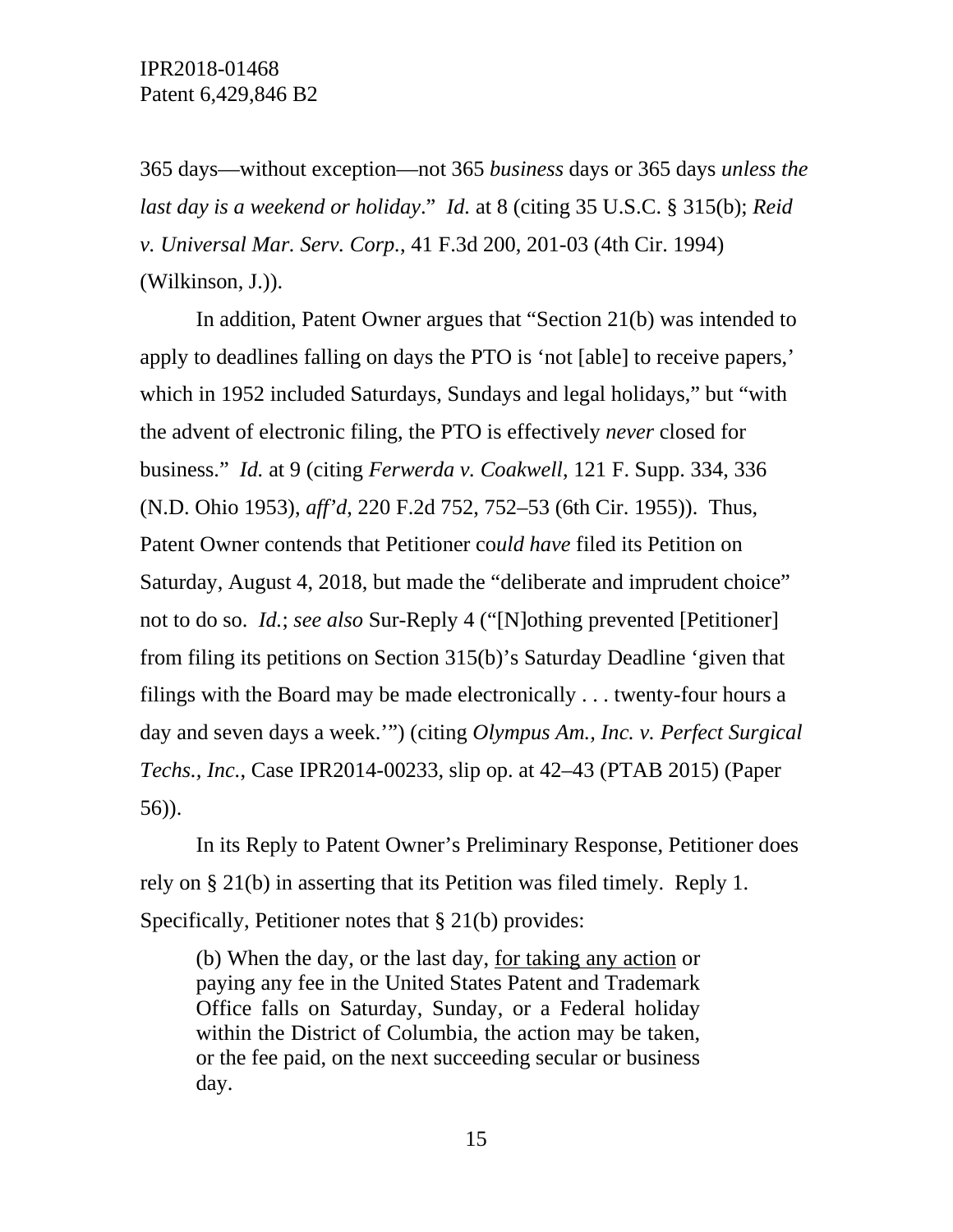*Id.* (citing 35 U.S.C. § 21(b)). Petitioner argues that "Section 21(b) unambiguously establishes that deadlines 'for taking any action' otherwise falling on a weekend or holiday (*e.g*., through provisions like Section 315(b)) are extended to the first subsequent business day," and "nothing in Title 35 pertaining to *inter partes* review (IPR) suggests that its provisions are exempt from the effect of Section 21(b)." *Id.* at 2.

Regarding Patent Owner's argument that the general standard of § 21(b) must yield to the specific jurisdictional limitations of § 315(b), Petitioner contends this "argument is a strawman that unjustifiably suggests the existence of 'tension' between Sections 21(b) and 315(b)." *Id.* Instead, Petitioner argues that "[n]o such tension exists" because "Section 21(b) is complementary to deadline-setting provisions such as those found in Section 315(b), which inevitably produce weekend and holiday deadlines of the type addressed by Section 21(b)." *Id.*

Petitioner also argues that various courts and tribunals have held that § 21(b) applies to 35 U.S.C. §§ 102(b), 119(a), 133. *Id.* at 3–4 (citing *ArQule, Inc. v. Kappos*, 793 F. Supp. 2d 214, 220-25 (D.D.C. 2011); *Orion IP*, *LLC v. Mercedes-Benz USA*, *LLC*, 485 F. Supp. 2d 745, 746-47 (E.D. Tex. 2007); *Wingrove v. Langen*, 230 U.S.P.Q. 353, 355 (BPAI 1985); *Protein Foundation*, *Inc. v. Brenner*, 260 F. Supp. 519, 521 (D.D.C. 1966); *Ex parte Olah & Kuhn*, 131 U.S.P.Q. 41, 41-42 (BPAI 1960)). According to Petitioner, "[l]ike Section 315(b), these other statutory deadlines do not mention Section 21(b) expressly—and yet, Section 21(b) has still been held to apply because the deadline relates to 'an action' at the Office." *Id.* at 4 (citing *ArQule*, 793 F. Supp. 2d at 224). Petitioner additionally cites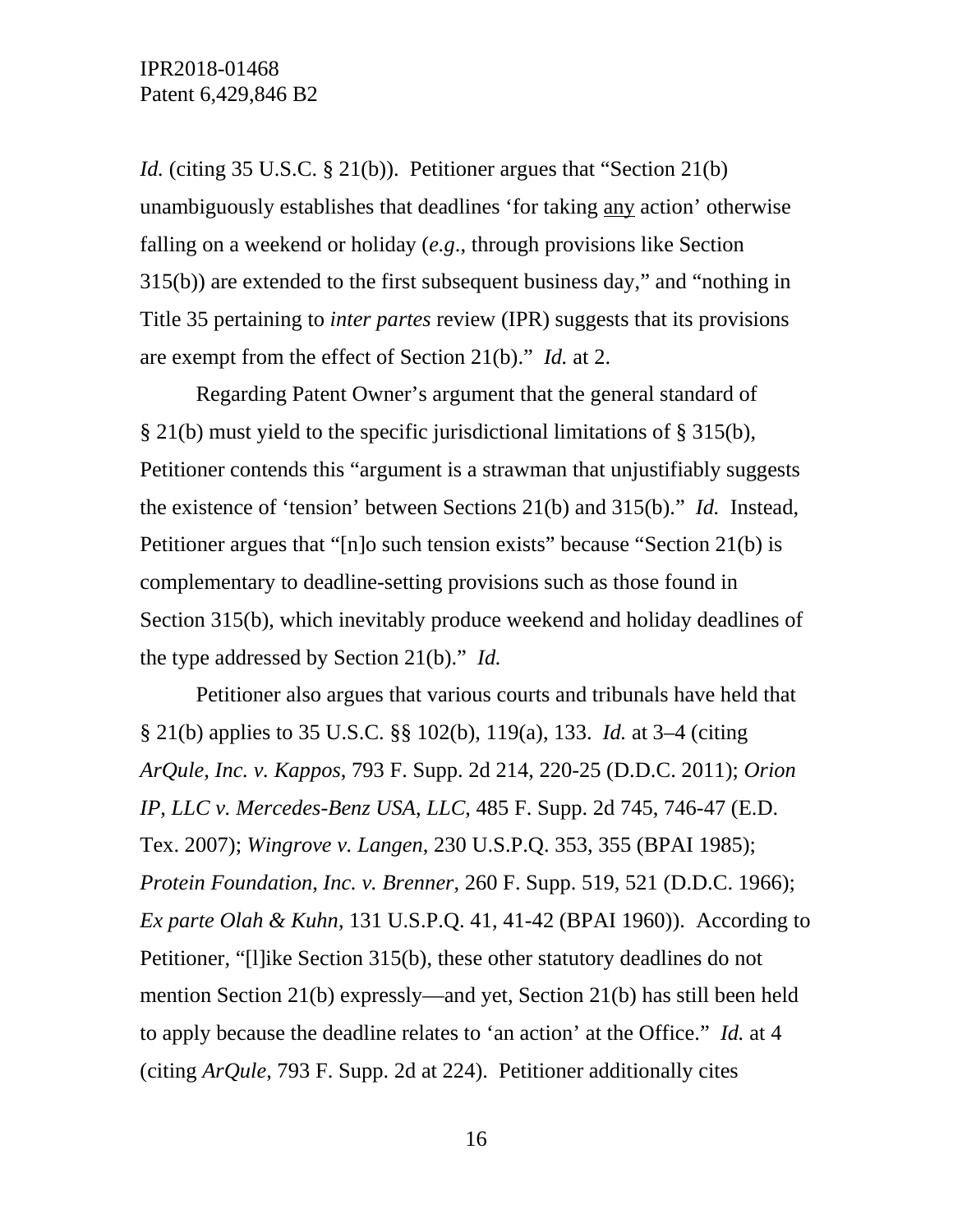*Samsung Elecs. Co*., *Ltd.*, *v. ELM 3DS Innovations*, *LLC*, Case IPR2016- 00393, slip op. at 4–5 (PTAB June 30, 2016) (Paper 11) as a Board decision interpreting § 315(b) to be covered by § 21(b). *Id.* at 4–5.

As for Patent Owner's arguments based on the *Click-to-Call* decision, Petitioner argues "[a]pplication of Section 21(b)'s pre-existing statutory grace period to Section 315(b)'s time bar is not the same as erecting a non-statutory exception to 315(b), as was the case in *Click-to-Call*." *Id.* at 4 (citing *Click-to-Call*, 899 F.3d at 1331).

Last, Petitioner asserts that "neither the Federal Circuit nor the Board has ever held or even suggested that Section 315(b)'s time bar should be excluded from the extensive reach of Section 21(b)'s grace period." *Id.* at 5.

Patent Owner's arguments do not persuade us that the Petition was untimely. More specifically, we are not persuaded on the current record that the provisions of  $\S 21(b)$  should not apply in this situation. Instead, we agree with Petitioner that  $\S 21(b)$ 's provisions regarding due dates for taking "any action" before the PTO include the timing of filing petitions for *inter partes* review, and nothing in the Patent Act suggests that the filing of such petitions is exempt from the provisions of § 21(b). *See* Reply 2.

Upon considering the parties' arguments, we also are not persuaded that the *Click-to-Call* decision precludes application of § 21(b) when determining whether a petition is filed timely. In *Click-to-Call*, the court rejected the argument that § 315(b) did not bar institution of a petition filed more than one year after service of a complaint because the complaint was voluntarily dismissed. *See Click-to-Call*, 899 F.3d at 1336 ("[W]e conclude that a defendant served with a complaint as part of a civil action that is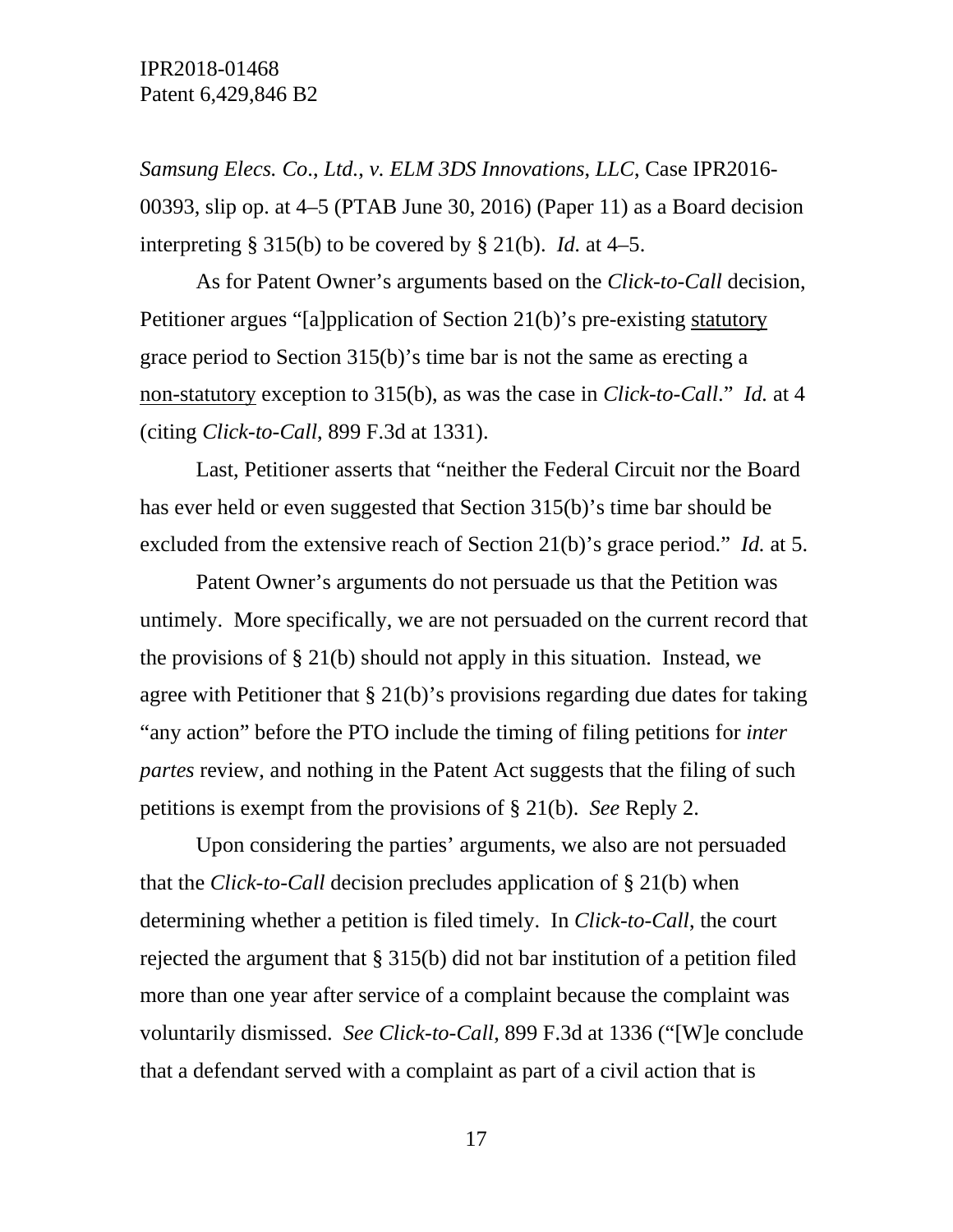voluntarily dismissed without prejudice remains 'served' with the 'complaint.'"). The *Click-to-Call* decision is limited to these facts and does not support Patent Owner's contention that any "exceptions" (other than certain joinder decisions) are foreclosed. We agree with Petitioner that the argument rejected in *Click-to-Call* was an attempt to create a non-statutory exception to § 315(b), while § 21(b) creates a statutory grace period that applies to "any action" in the PTO. Contrary to Patent Owner's contention, this difference is not a "distinction without a difference." *See* Sur-Reply 2. Rejection of a proposed exception that has no statutory basis is not a reason to preclude application of an otherwise applicable statutory provision.

In addition, we are not persuaded by Patent Owner's argument that "Section 21(b)'s general standard must yield to Section 315(b)'s specific jurisdictional limitations." *See* Prelim. Resp*.* 5. We do not discern these sections as creating conflicting general and specific provisions. Rather, we agree with Petitioner that § 21(b) "is complementary to deadline-setting provisions such as those found in Section 315(b)." *See* Reply 2.

Furthermore, Patent Owner's argument that § 21(b) should not apply here because the Petition could have been filed electronically on Saturday, August 4, 2018 is not persuasive. Because most, if not all, filings in the PTO now can be made electronically, Patent Owner's contention would render § 21(b) essentially obsolete. In other words, if § 21(b) does not apply to filing petitions because they can be filed electronically, then § 21(b) would not apply to any action in the PTO that could be accomplished via electronic filing. We decline to conclude that § 21(b) is obsolete.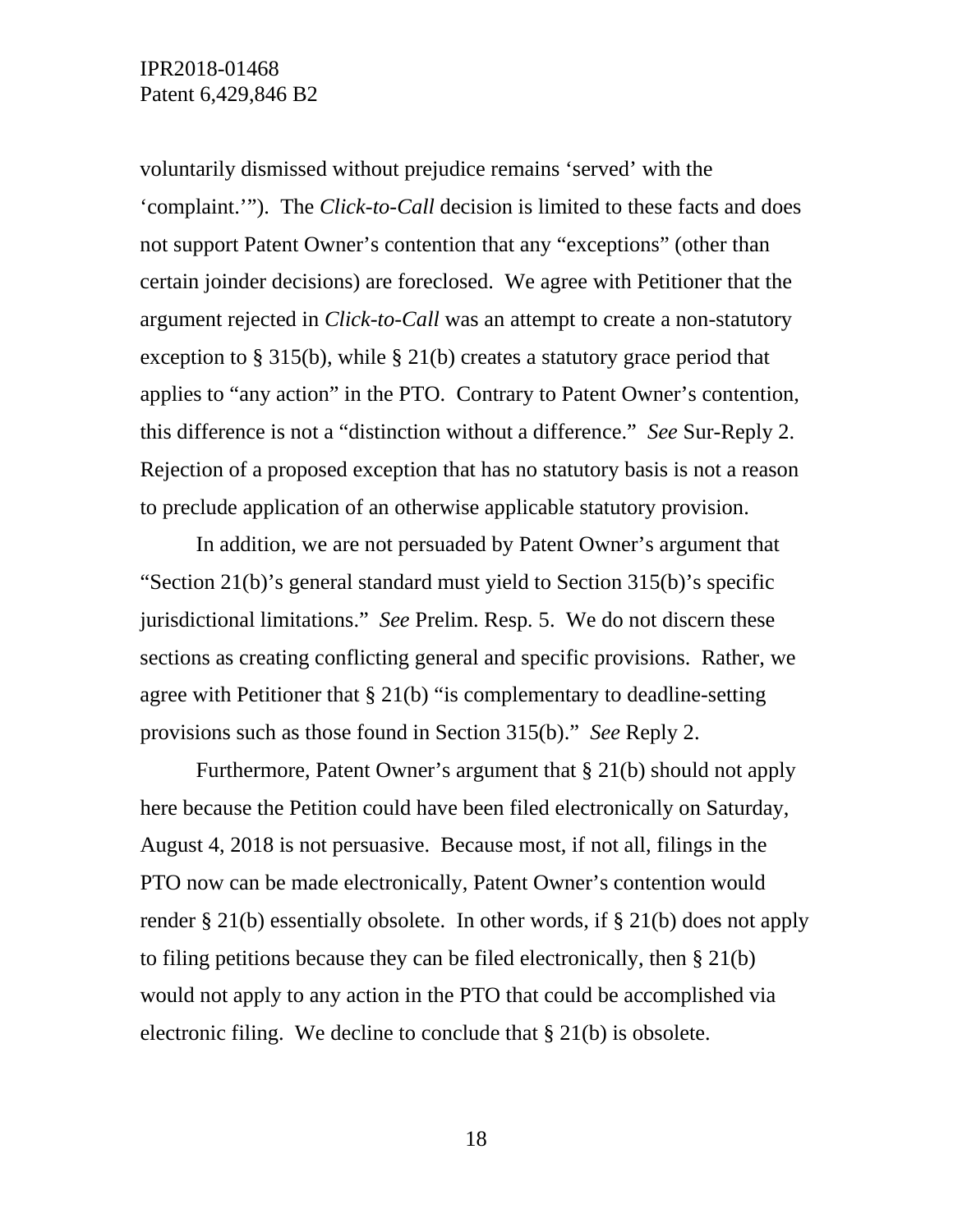For the above reasons, we determine that the Petition is not untimely under 35 U.S.C. § 315(b).

## *D. Asserted Obviousness based on Gemmell, Maddalozzo, and Blouin*

Petitioner contends claims 1, 3, 5–7, 16, 18, and 19 are obvious over Gemmell, Maddalozzo, and Blouin. Pet. 27–71. Patent Owner provides arguments addressing this asserted ground of unpatentability. Prelim. Resp. 18–24.

### *1. Principles of Law*

A patent claim is unpatentable under 35 U.S.C. § 103(a) if the differences between the claimed subject matter and the prior art are such that the subject matter, as a whole, would have been obvious at the time the invention was made to a person having ordinary skill in the art to which said subject matter pertains. *KSR Int'l Co. v. Teleflex Inc.*, 550 U.S. 398, 406 (2007). The question of obviousness is resolved on the basis of underlying factual determinations including: (1) the scope and content of the prior art; (2) any differences between the claimed subject matter and the prior art; (3) the level of ordinary skill in the art; and (4) when available, secondary considerations, such as commercial success, long felt but unsolved needs, and failure of others. *Graham v. John Deere Co.*, 383 U.S. 1, 17–18 (1966). We analyze this ground based on obviousness in accordance with the above-stated principles.<sup>[7](#page-18-0)</sup>

<span id="page-18-0"></span> <sup>7</sup> We address the level of ordinary skill in the art in Section III.A., *supra*. The record does not include any evidence of secondary considerations of nonobviousness at this point in the proceeding.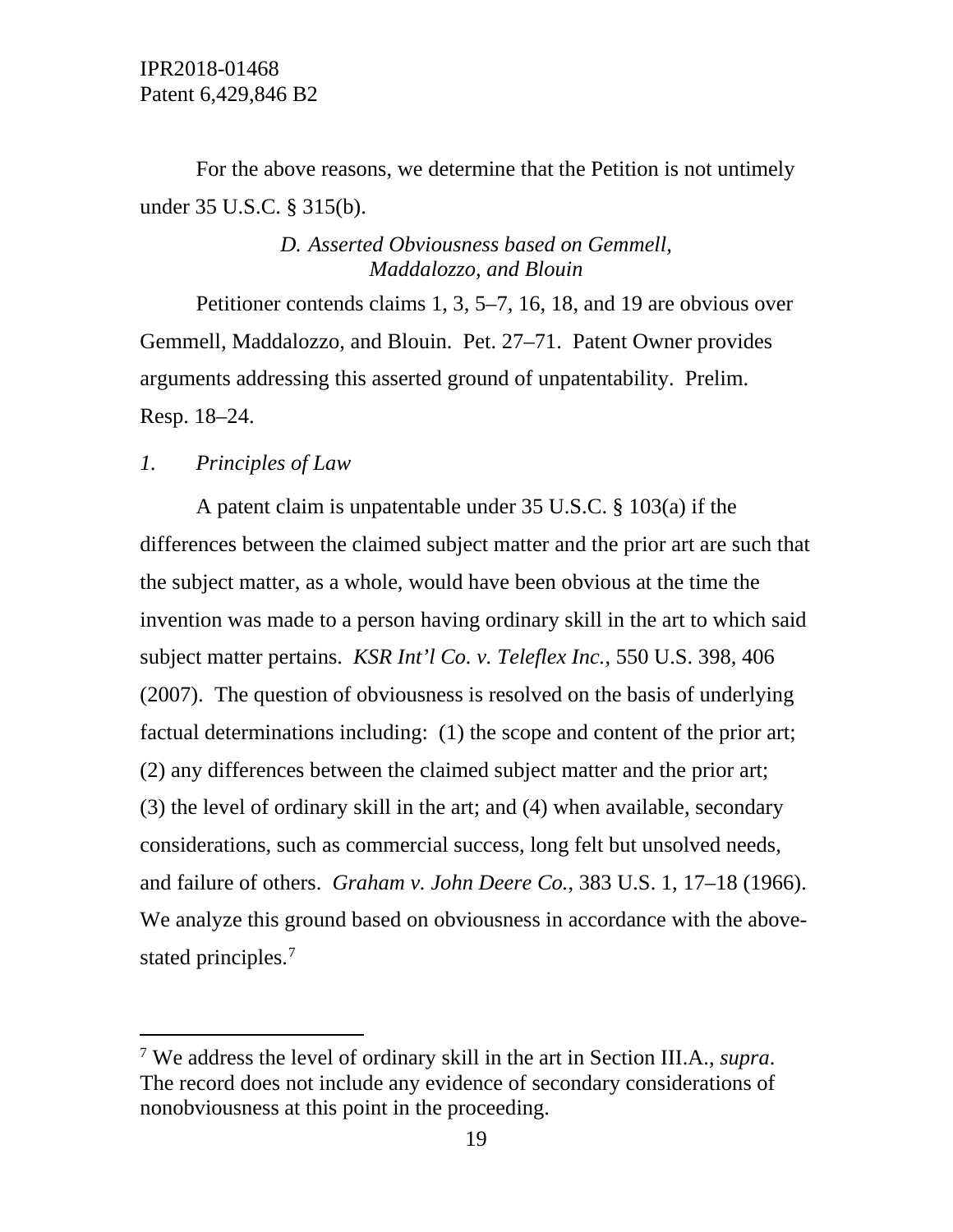## *2. Overview of Gemmell*

Gemmell relates to a computer system having means for displaying output to a user and means for enabling a user to provide input, which includes means for providing tactile feedback to the user. Ex. 1008, 1:34– 2:2.<sup>[8](#page-19-0)</sup> Figure 1 of Gemmell is reproduced below.



<span id="page-19-0"></span><sup>&</sup>lt;sup>8</sup> We follow Petitioner's convention of citing to the page numbers found at the top of the pages in Ex. 1008.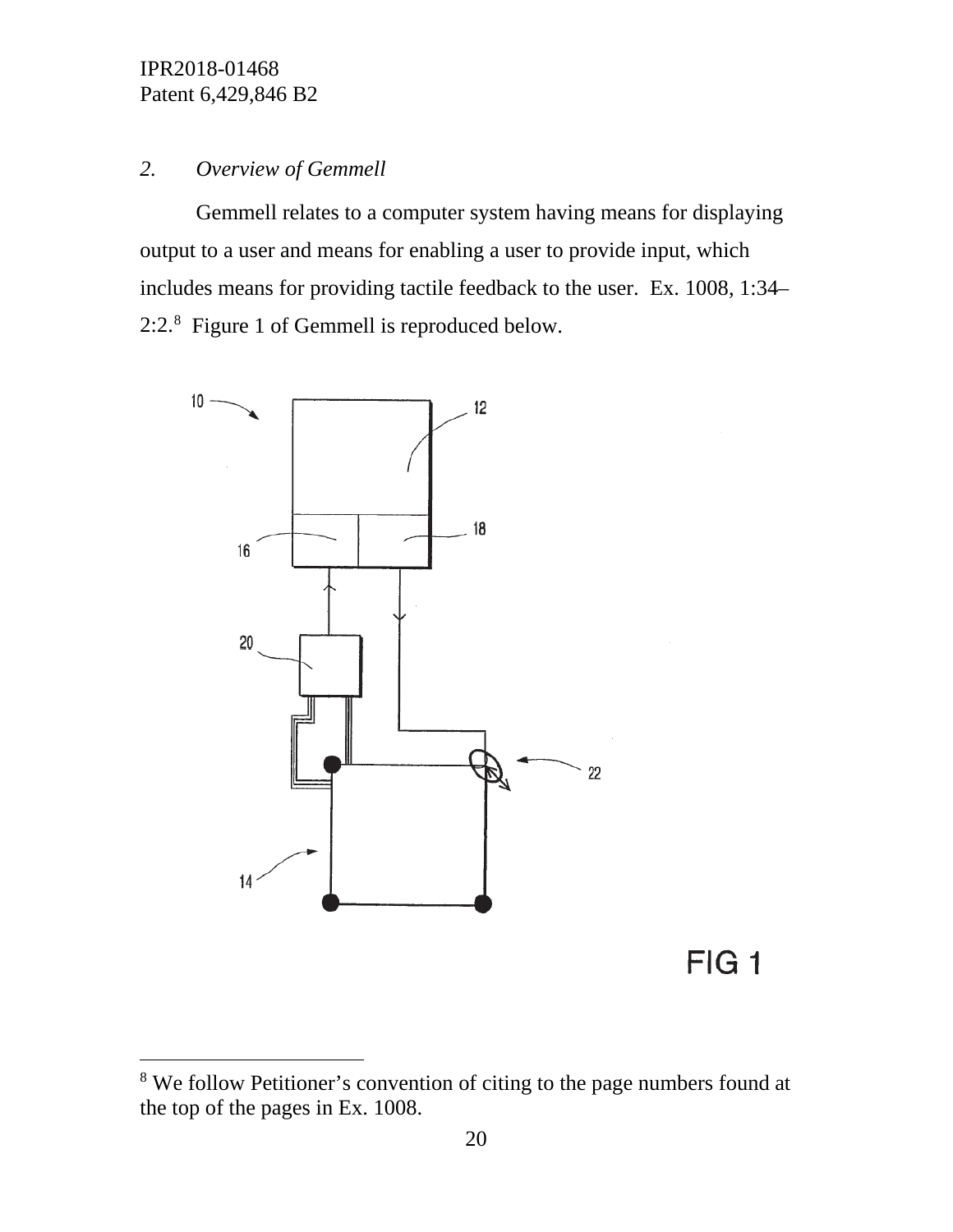Figure 1 shows a computer system according to a first embodiment. *Id.* at 4:1–2. Computer system 10 includes work station 12 and touch sensitive input means 14. *Id.* at 4:13–15. Touchscreen driver 20 is connected between input means 14 and serial i/o card 16 of work station 12. *Id.* at  $4:17-18$ .

Input means 14 is a touch sensitive transparent plate mounted at three corners and having vibrating mechanism 22 attached to the other corner. *Id.* at 4:20–22. Tactile feedback is provided to a user by selectively vibrating input means 14 according to choices made by the user. *Id.* at 4:31–33.

## *3. Overview of Maddalozzo*

Maddalozzo discloses computer system 20 that includes system unit 21 and video display 23. Ex. 1009, 3:30–32, Fig. 1. Maddalozzo also discloses merging the display area and a keyboard input area using touchscreen technology. *Id.* at 5:40–42. That is, the touch screen display displays a translucent keyboard when a user places his or her hands over a portion of the display, such that the text or graphics displayed on the display will still be seen through the keyboard. *Id.* at 5:42–46.

## *4. Overview of Blouin*

Blouin relates to touchpads or touch screens that provide a tactile feedback to the user. Ex. 1010, 1:5–7. Figure 2 of Blouin is reproduced below.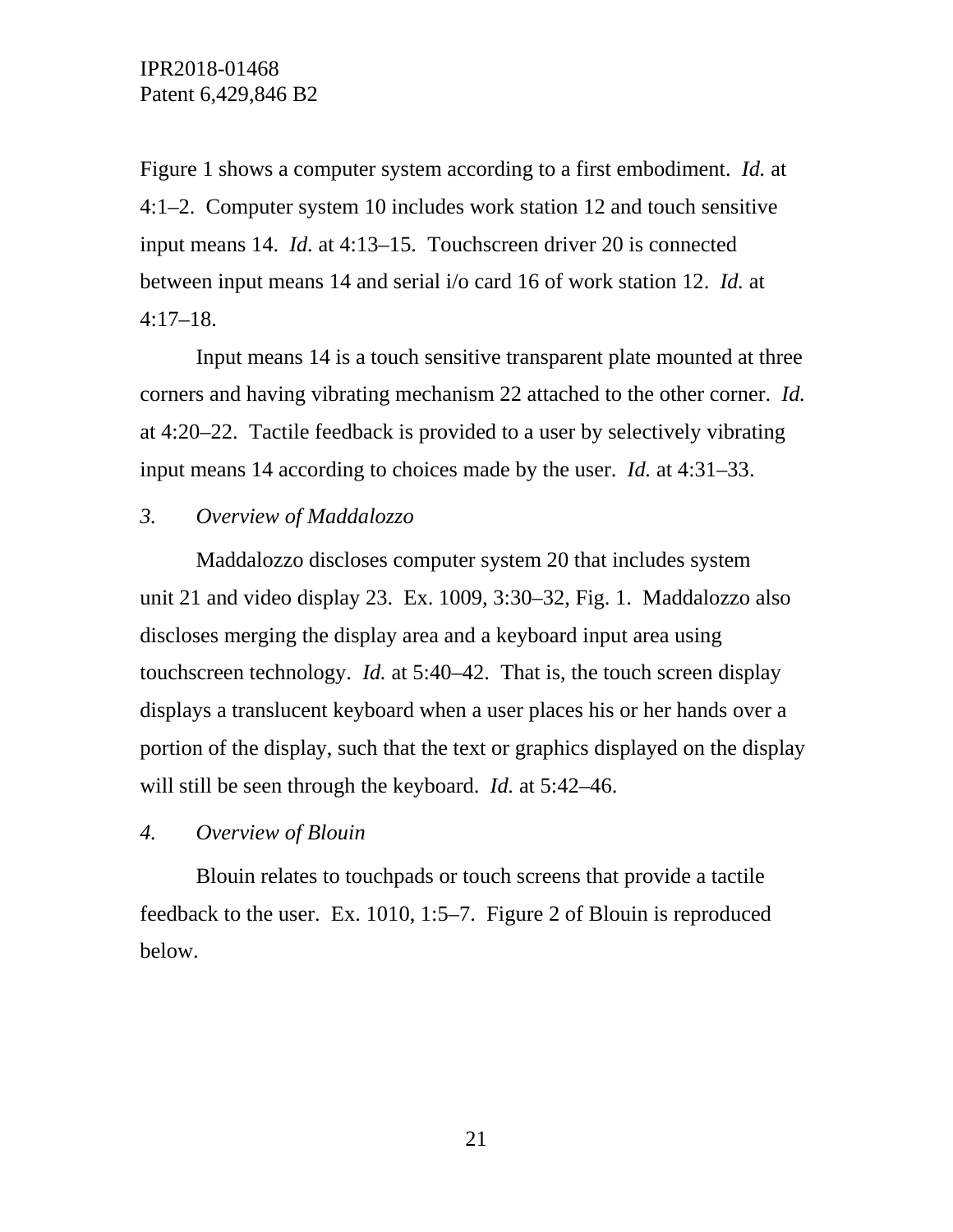

Figure 2 shows a touch screen having a vibrator fixed thereto to achieve tactile feedback. *Id.* at 2:13–14. Touch screen 10 includes top layer 11, spacer 12, and bottom layer 13. *Id.* at 2:57–59. A pair of bus bars 14 measure the voltage gradient in the x-direction, and a pair of bus bars 15 measure the voltage gradient in the y-direction. *Id.* at 2:59–62. Vibrator 16 is fixed to top layer 11 so as to impart a vibration to touch screen 10. *Id.* at 2:67–3:4. CPU 3 (shown in Figure 1) controls the pulse width and amplitude of the mechanical vibrations produced by vibrator 16. *Id.* at 3:24– 26.

## *5. Independent Claim 1*

For independent claim 1, Petitioner contends that the proposed combination of Gemmell, Maddalozzo, and Blouin discloses each of the limitations. Pet. 28–65. To support its arguments, Petitioner identifies certain passages in the cited references and explains the significance of each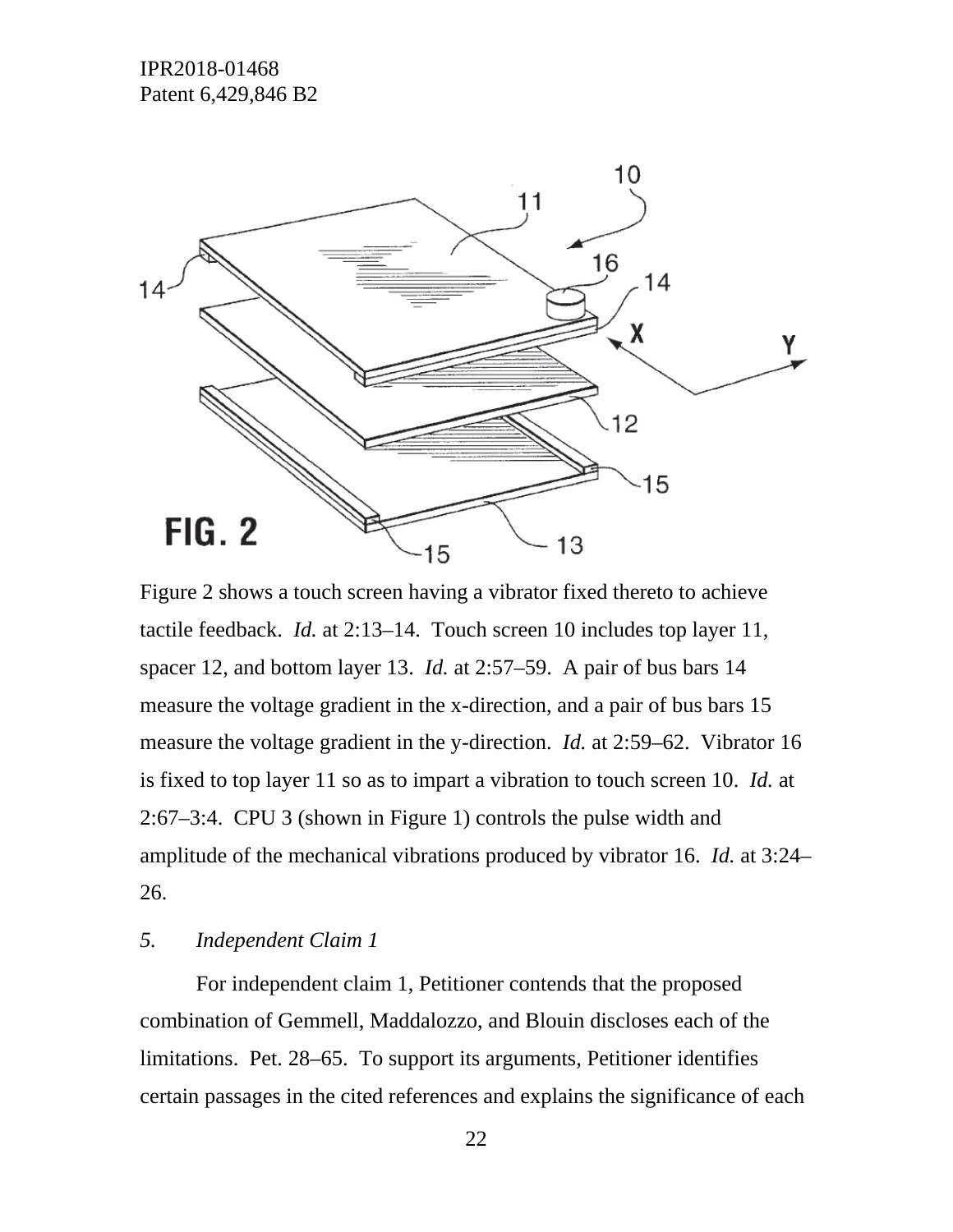passage with respect to the corresponding claim limitation. *Id.* We have reviewed Petitioner's contentions with respect to the limitations of claim 1 and, at this stage of the proceeding, we agree with Petitioner's analysis and adopt it as our own for purposes of this Decision.

Patent Owner argues that the challenged claims would not have been obvious in view of Gemmell, Maddalozzo, and Blouin. Prelim. Resp. 18– 24. In particular, Patent Owner argues that the combination of Gemmell, Maddalozzo, and Blouin is deficient with respect to the limitation "said position signal representing a location in two dimensions." *Id.* at 20–24. To support its arguments, Patent Owner relies on the Declaration of Allison Okamura, Ph.D. (Ex. 2001).

Regarding this limitation, Petitioner argues that

the Gemmell-Maddalozzo-Blouin combination provides a touch input device in the form of a touch screen that inputs a position signal to a processor of the computer based on the location of the user's touch. And, as to the additional feature of "said position signal representing a location in two dimensions," Blouin's disclosure demonstrates its obviousness in the context of this combination.

Pet. 46 (citing Ex. 1003 ¶ 98). Petitioner argues that Blouin's touch screen 10 includes two bus bars 14 that measure voltage gradient in the xdirection and two bus bars 15 that measure voltage gradient in the ydirection. *Id.* (citing Ex. 1010, 2:57–62, Fig. 2). According to Petitioner, one of ordinary skill in the art would have understood that bus bars 14, 15 would output analog signals including X,Y coordinates corresponding to the location of the user's touch. *Id.* at 46–47 (citing Ex. 1003 ¶¶ 95–97). Petitioner then argues that "Blouin's touch controller 2 then converts these analog coordinate signals into a digital X,Y coordinate signal by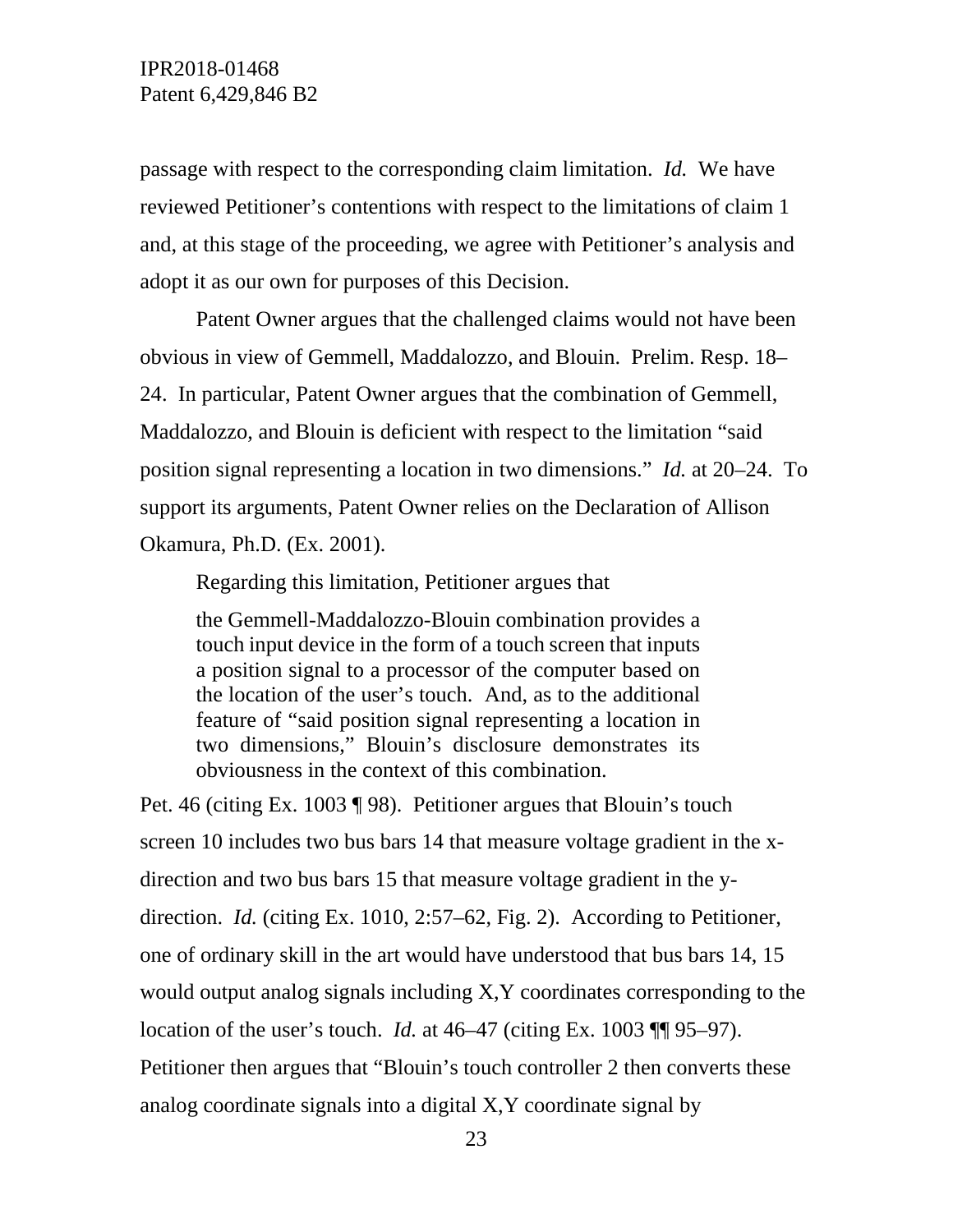'execut[ing] a predefined series of conversion computations.'" *Id.* at 47 (citing Ex. 1003 ¶¶ 95–97; Ex. 1010, 2:38–46, Fig. 1). Petitioner contends that these disclosures of Blouin render the claim limitation obvious. *Id.* at 47–48 (citing Ex. 1003 ¶ 98).

Patent Owner argues that the signals output by Blouin's touchpad are not referred to as "Analog X,Y Coordinates," as denoted in Petitioner's annotated version of Figure 1 (*see* Pet. 47), and one of ordinary skill in the art would understand the signals from touchpad 1 in the terms used by Blouin: "voltage in the x-direction" and "voltage in the y-direction." Prelim. Resp. 21 (citing Ex. 2001 ¶ 55). According to Patent Owner, one of ordinary skill in the art "would understand analog voltage signals, on the one hand, and coordinates of a location, on the other, to be different from each other in Blouin," and, thus, the inputted analog signals of Blouin are not "signals comprising coordinates of a location." *Id.* at 21–22 (citing Ex. 2001  $\P$  56).

We do not find this argument persuasive. First, the argument relies on Patent Owner's assertion that "position signal representing a location" should be construed as "signal comprising coordinates of a location," including Patent Owner's implication that the coordinates must be two numbers encoded in some (unspecified) digital format. *See* Prelim. Resp. 12–18. We did not adopt this proposed claim construction, however, for the reasons discussed above. *See supra* § III.B. As noted by Petitioner, Blouin discloses that bus bars 14 measure voltage gradient in the x-direction and bus bars 15 measure voltage gradient in the y-direction. Ex. 1010, 2:57–62.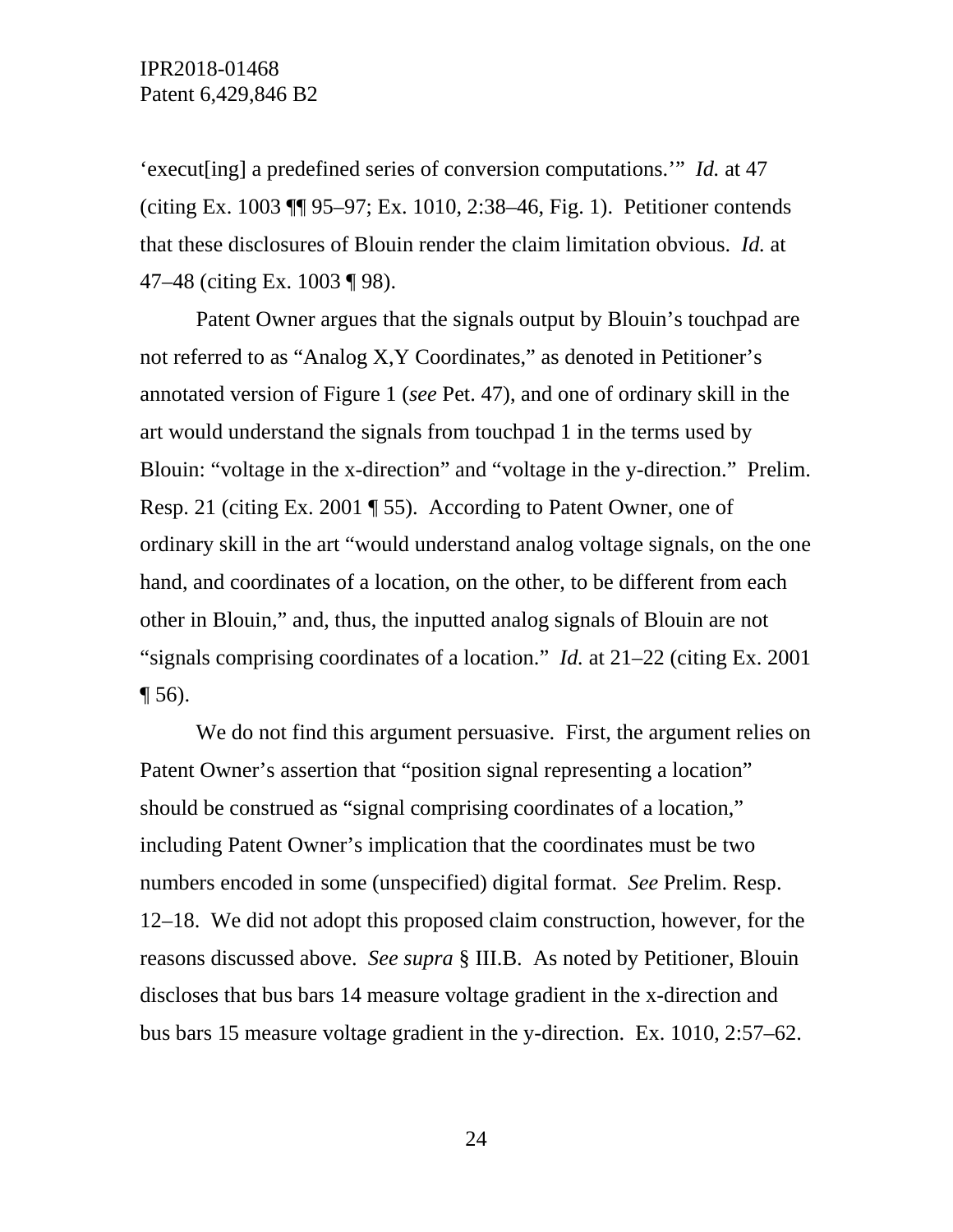On the current record, we determine that the signals based on the x-direction and y-direction gradients *represents* a location in two dimensions.

Second, we are not persuaded by this argument even if we were to apply Patent Owner's proposed construction. Namely, we are not persuaded that analog voltage signals and coordinates of a location are necessarily different from each other in Blouin. Rather, we find Petitioner's assertion, which is supported by the testimony of Mr. Ward, that the analog signals output by bus bars 14, 15 and based on the measured x-direction and ydirection gradients include X,Y coordinates corresponding to the location of the user's touch. *See* Pet. 46–47 (citing Ex. 1003 ¶¶ 95–97).

Patent Owner also argues that U.S. Patent No. 4,763,356 ("Day"; Ex. 1045), which is relied on by Mr. Ward to explain Blouin's disclosure of analog signals (*see* Ex. 1003 ¶ 96), further exemplifies and confirms the alleged distinction between analog voltage signals and coordinates in Blouin. Prelim. Resp. 22. We have reviewed Patent Owner's description of Day's disclosure and the arguments based thereon, but we do not find these arguments persuasive. Although Day may provide some insight to the state of the art, it does not alter the disclosure of Blouin, which, as discussed above, provides that the analog signals output by bus bars 14, 15 include X,Y coordinates.

Patent Owner does not offer any arguments specifically addressing the remaining limitations of claim 1. We have reviewed Petitioner's contentions with respect to the remaining limitations of claim 1, and determine that the Petition provides the requisite showing, at this stage of the proceeding, that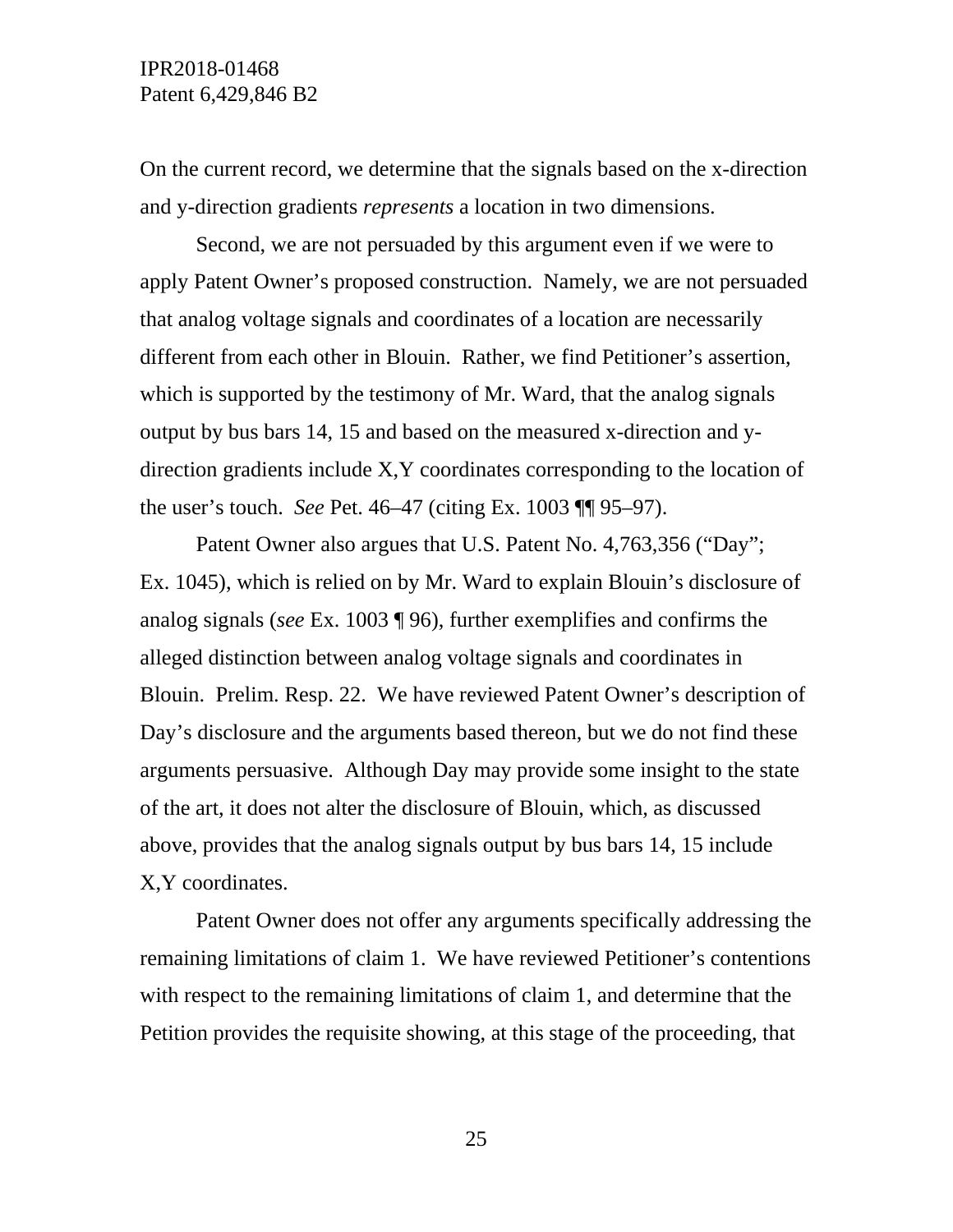the combination of Gemmell, Maddalozzo, and Blouin discloses the subject matter of these limitations. *See* Pet. 28–46, 51–65.

For the foregoing reasons, we determine that the information presented in the Petition establishes that there is a reasonable likelihood that Petitioner would prevail in its assertion that claim 1 is unpatentable over the proposed combination of Gemmell, Maddalozzo, and Blouin.

## *6. Dependent Claims 3, 5–7, 16, 18, and 19*

Because Petitioner has demonstrated a reasonable likelihood of success in proving that at least one claim of the '846 patent is unpatentable, we institute on all grounds and all claims raised in the Petition. *See SAS*, 138 S. Ct. at 1359–60; *SAS* Guidance. Further, Patent Owner offers no particular arguments for us to consider at this stage of the proceeding. Therefore, it is not necessary for us to assess every ground raised by Petitioner. Nevertheless, we note that Petitioner provides reasonable and detailed explanations supported by the testimony of Mr. Ward and specific citations to Gemmell, Maddalozzo, and Blouin indicating where in the references the limitations of claims 3, 5–7, 16, 18, and 19 are disclosed. Pet. 65–71. For purposes of this Decision, we adopt Petitioner's analyses of claims 3, 5–7, 16, 18, and 19 as our own. We determine that the information presented in the Petition establishes that there is a reasonable likelihood that Petitioner would prevail in its assertion that claims 3, 5–7, 16, 18, and 19 are unpatentable over the proposed combination of Gemmell, Maddalozzo, and Blouin.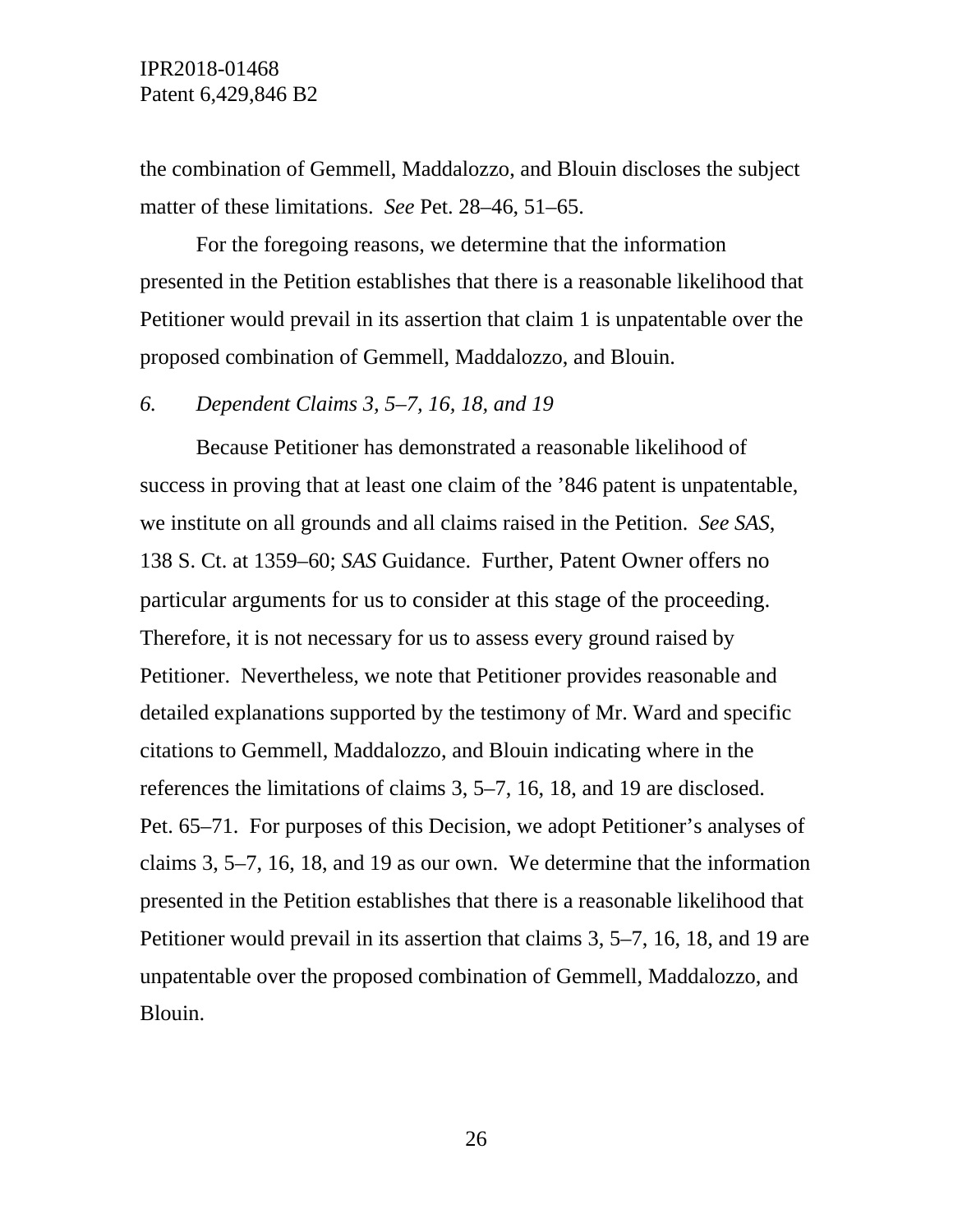IPR2018-01468 Patent 6,429,846 B2

## IV. ORDER

In consideration of the foregoing, it is hereby:

ORDERED that, pursuant to 35 U.S.C. § 314(a), an *inter partes* review claims 1, 3, 5–7, 16, 18, and 19 of the '846 patent is instituted with respect to all grounds set forth in the Petition; and

FURTHER ORDERED that, pursuant to 35 U.S.C. § 314(c) and 37 C.F.R. § 42.4(b), *inter partes* review of the '846 patent shall commence on the entry date of this Order, and notice is hereby given of the institution of a trial.